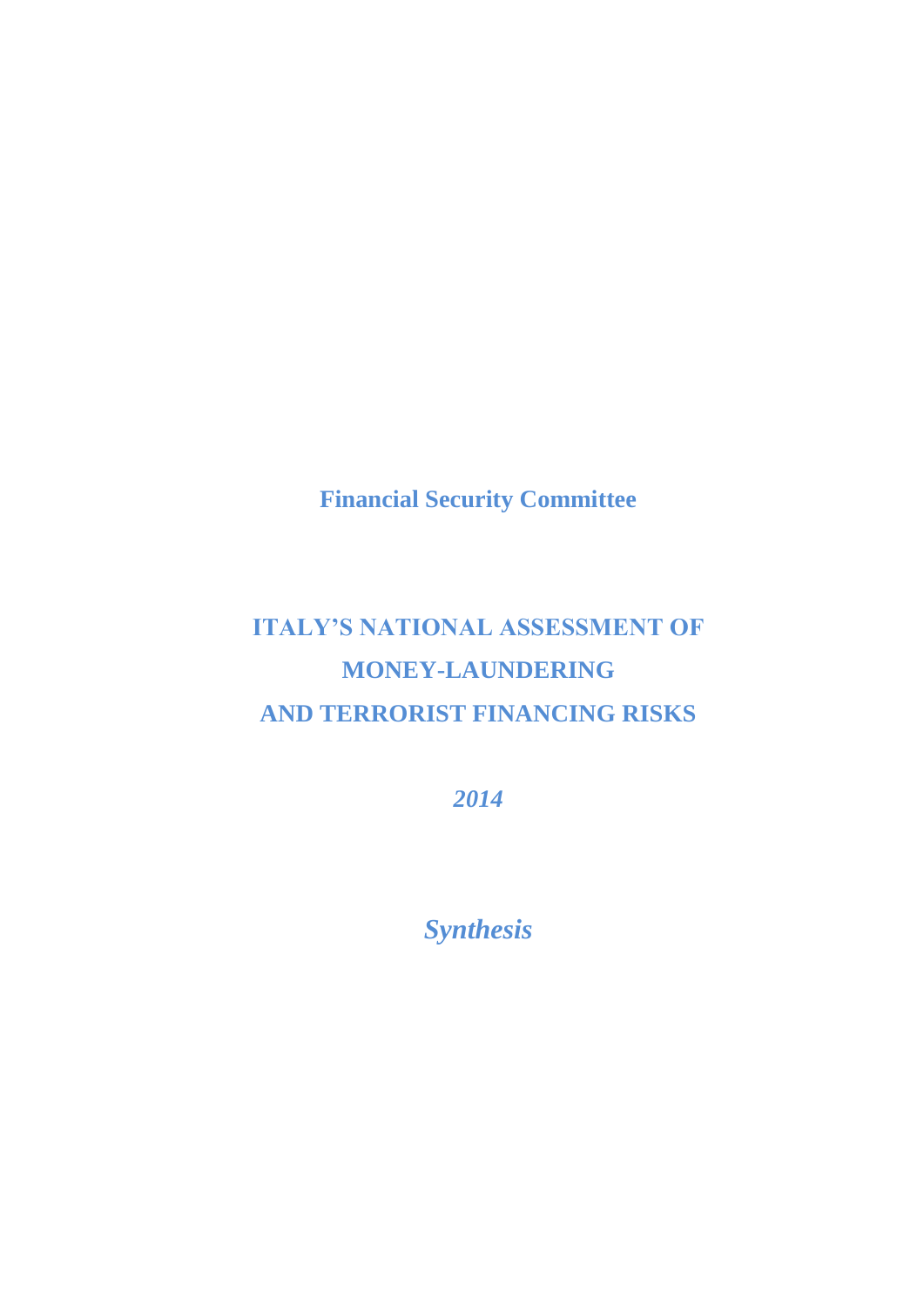#### **LIST OF CONTENTS**

| <b>GLOSSARY</b>                                                                                                                                            |   |
|------------------------------------------------------------------------------------------------------------------------------------------------------------|---|
| <b>INTRODUCTION</b>                                                                                                                                        |   |
| <b>1. ANALYSIS MODEL - DESCRIPTION</b>                                                                                                                     |   |
| 1.1 Money laundering: analysis of threats<br>1.2 Analysis of vulnerabilities within Italy's socio-economic system<br>1.3 Inherent risk assessment – Matrix | 4 |

## **2. SYNTHESIS OF ITALY'S NATIONAL ASSESSMENT OF MONEY-LAUNDERING AND TERRORIST FINANCING RISKS – MAIN OUTCOMES 7**

| 2.1 Threats and weaknesses within Italy's socio-economic system<br>2.1.1 Weaknesses within Italy's socio-economic system                        | $\tau$<br>$\overline{7}$ |
|-------------------------------------------------------------------------------------------------------------------------------------------------|--------------------------|
| 2.1.2 Intensive use of cash – Risk indicators                                                                                                   | 8                        |
| 2.2 Money laundering: Criminal activities carried out within the national territory                                                             | 10                       |
| 2.2.1 Analysis of conducts that generate proceeds to be laundered<br>2.2.2 Conclusions: synthesis assessment of Italy's system inherent risk of | 11                       |
| money laundering                                                                                                                                | 13                       |
| 2.3 Terrorist Financing                                                                                                                         | 14                       |
| 2.3.1 Context analysis: terrorist financing threat evolution                                                                                    | 15                       |
| 2.3.2 Origin, transfer and use of funds                                                                                                         | 17                       |
| 2.3.3 Conclusion: synthesis assessment of Italy's system inherent                                                                               |                          |
| risk of terrorist financing                                                                                                                     | 19                       |
| <b>3. ANALYSES OF VULNERABILITIES</b>                                                                                                           | 21                       |
| 3.1 Preventive safeguards                                                                                                                       | 21                       |
| 3.1.1 Safeguards implemented by obliged entities                                                                                                | 21                       |
| 3.1.2 Legal persons and trusts' transparency                                                                                                    | 26                       |
| 3.1.3 Cross-border controls                                                                                                                     | 27                       |
| 3.1.4 Analysis of Suspicious Transaction Reports (STRs)                                                                                         | 27                       |
| 3.2 Investigative safeguards                                                                                                                    | 28                       |
| 3.3 Repressive safeguards                                                                                                                       | 28                       |
| 3.4 Ad-hoc CFT safeguards                                                                                                                       | 29                       |
|                                                                                                                                                 |                          |
| <b>4. CONCLUSIONS AND ACTION LINES</b>                                                                                                          | 31                       |
| 4.1 Preventive safeguards                                                                                                                       | 31                       |
| 4.2 Investigative safeguards                                                                                                                    | 35                       |
| 4.3 Repressive safeguards                                                                                                                       | 35                       |
| 4.4 <i>Ad-hoc</i> CFT measures in place                                                                                                         | 36                       |

II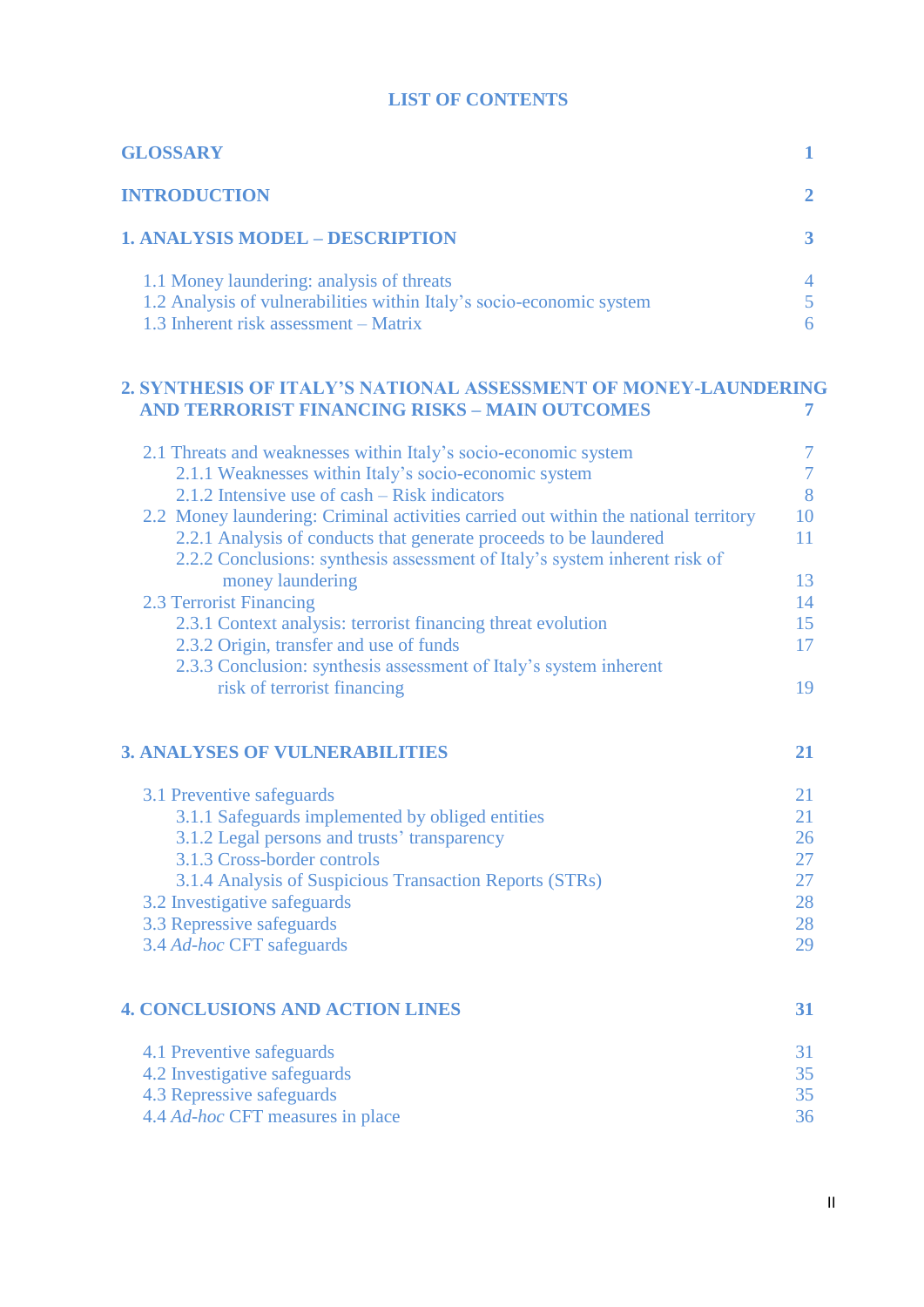## **GLOSSARY**

| <b>ABI</b>       | Associazione Bancaria Italiana (Italian Banking Association)                  |
|------------------|-------------------------------------------------------------------------------|
| <b>AML</b>       | <b>Anti-Money Laundering</b>                                                  |
| <b>AQAP</b>      | Al-Qaida in the Arabian Peninsula                                             |
| <b>AQI</b>       | Al-Qaida in Iraq                                                              |
| <b>AQIM</b>      | Al-Qaida in Islamic Maghreb                                                   |
| <b>AUI</b>       | Archivio Unico Informatico (Unified Computerised System)                      |
| <b>CDD</b>       | <b>Customer Due Diligence</b>                                                 |
| <b>CDDPP</b>     | Cassa Depositi e Prestiti                                                     |
| CSF              | Comitato di Sicurezza Finanziaria (Italy's Financial Security Committee)      |
| <b>DIA</b>       | Direzione Investigativa Antimafia (Anti-Mafia Investigation Directorate)      |
| <b>DNFBPs</b>    | Designated Non-Financial Businesses and Professions                           |
| EC               | <b>European Commission</b>                                                    |
| <b>EMIs</b>      | <b>Electronic Money Institutions</b>                                          |
| <b>ETA</b>       | Basque Euskadi ta Askatasuna                                                  |
| EU               | <b>European Union</b>                                                         |
| <b>ISIL</b>      | Islamic State of Iraq and the Levant                                          |
| <b>IVTS</b>      | <b>Informal Value Transfer Systems</b>                                        |
| <b>FAI</b>       | Federazione Anarchica Informale (Informal Anarchist Federation)               |
| <b>FATF-GAFI</b> | Financial Action Task Force - Groupe d'Action Financière                      |
| <b>JITs</b>      | <b>Joint Investigation Teams</b>                                              |
| <b>LTTE</b>      | Sri Lankan Liberation Tigers of Tamil Eelam                                   |
| <b>ML</b>        | <b>Money Laundering</b>                                                       |
| <b>NRA</b>       | <b>National Risk Assessment</b>                                               |
| PIs              | <b>Payment Institutions</b>                                                   |
| <b>PIEs</b>      | <b>Public Interest Entities</b>                                               |
| <b>PKK/KCK</b>   | Kurdish Partiya Karkerên Kurdistan                                            |
| <b>RBA</b>       | <b>Risk-Based Approach</b>                                                    |
| <b>SICAV</b>     | Società d'Investimento a Capitale Variabile (Investment company with variable |
|                  | capital)                                                                      |
| <b>SIM</b>       | Società di Intermediazione Mobiliare (Real estate brokerage company)          |
| <b>SGR</b>       | Società di Gestione del Risparmio (Asset management company)                  |
| <b>SMEs</b>      | <b>Small and Medium Enterprises</b>                                           |
| <b>STRs</b>      | <b>Suspicious Transaction Reports</b>                                         |
| <b>TUB</b>       | Testo Unico Bancario (Italy's Consolidated Banking Law)                       |
| <b>TF</b>        | <b>Terrorist Financing</b>                                                    |
| UIF              | Unità Informazione Finanziaria (Italy's Financial Intelligence Unit – FIU)    |
| <b>UN</b>        | <b>United Nations</b>                                                         |
| <b>VLTs</b>      | <b>Video Lottery Terminals</b>                                                |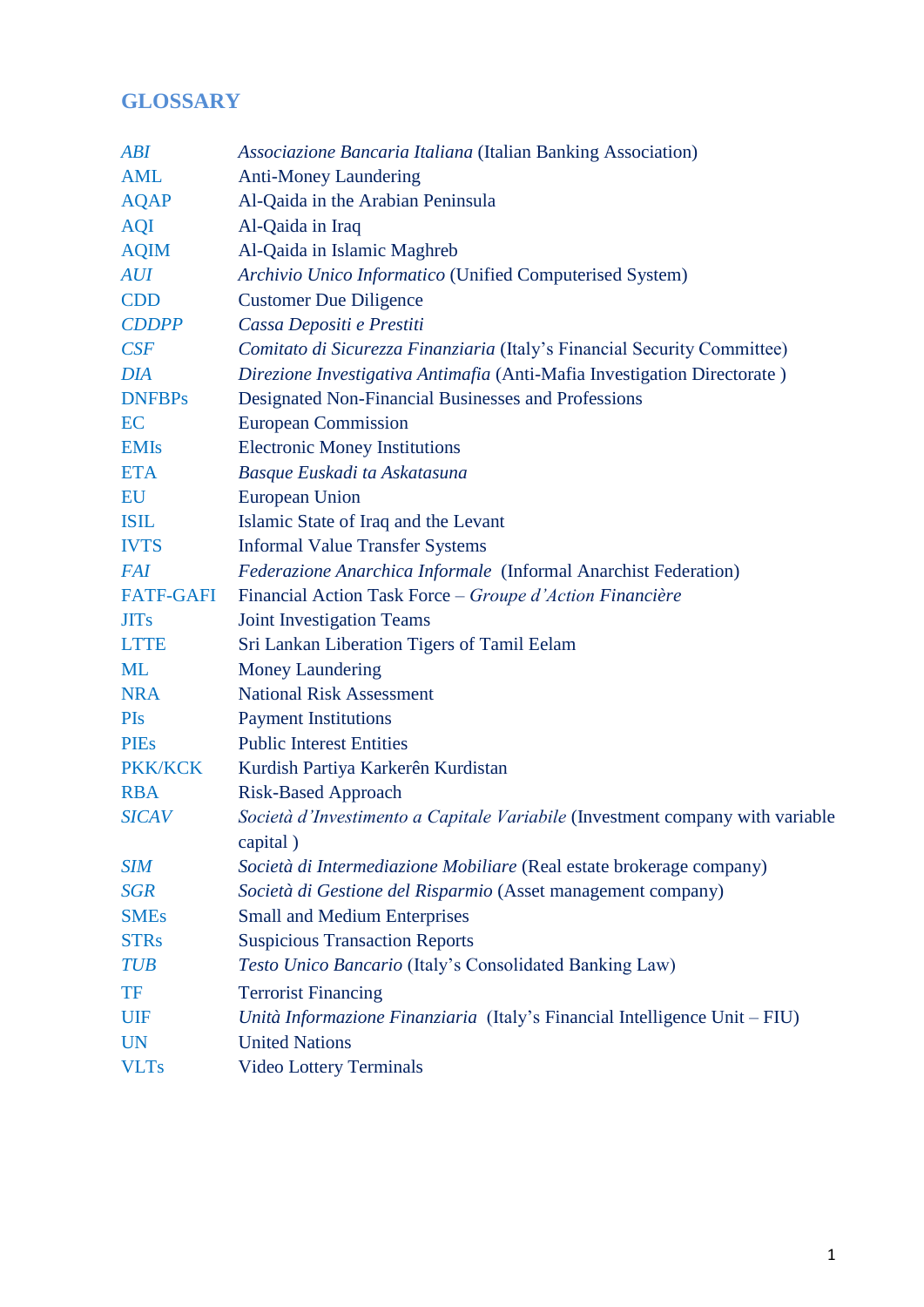#### **INTRODUCTION**

Within the powers established by Article 5 of Legislative Decree N. 231/2007, Italy's Financial Security Committee (*Comitato di Sicurezza Finanziaria* – *CSF*) performed an analysis of money-laundering and terrorist financing risks identified at national level. Such analysis – i.e. the *National Risk Assessment* – was accomplished, for the first time in a systematic way, in application of new<sup>1</sup> FATF Recommendation 1, with the objective to identify, analyse and assess money-laundering and terrorist financing threats, and thus detect major pressures and the methods of conducting such criminal activities, as well as the vulnerabilities of the national system of prevention, investigation and prosecution of such phenomena, hence the sectors most exposed to such risks. The exercise is aimed at defining action lines for mitigating the risks identified, consistently with an AML/CFT risk-based approach that requires that implementation of AML/CFT measures should be commensurate to the risks countered<sup>2</sup>.

Developed on the basis of a specific methodology, the National Risk Assessment was conducted by an *ad-hoc* working group composed of the representatives from the authorities participating in the *CSF* (i.e. ministries, supervisors, Financial Intelligence Unit, law enforcement entities), as well as from other relevant administrations and Italy's Presidency of the Council of Ministers. Significant contributions resulted from the meetings with scholars and representatives from academia and private sector, which stimulated comparative analysis opportunities that enriched the study with valuable evidence and/or integrations. Several sector associations and private institutions shared their direct experiences and assessments on specific issues identified over the meetings jointly attended.

The conclusions drawn reflect a shared assessment of the phenomena – both as to threats and vulnerabilities – based upon information, data and evaluations retrieved from heterogeneous sources, and provide the grounds for strategic coordination of competent authorities' policies.

**.** 

**<sup>1</sup>** The new FATF Standards were approved, under the Italian Presidency, in February 2012.

**<sup>2</sup>** FATF Recommendation 1.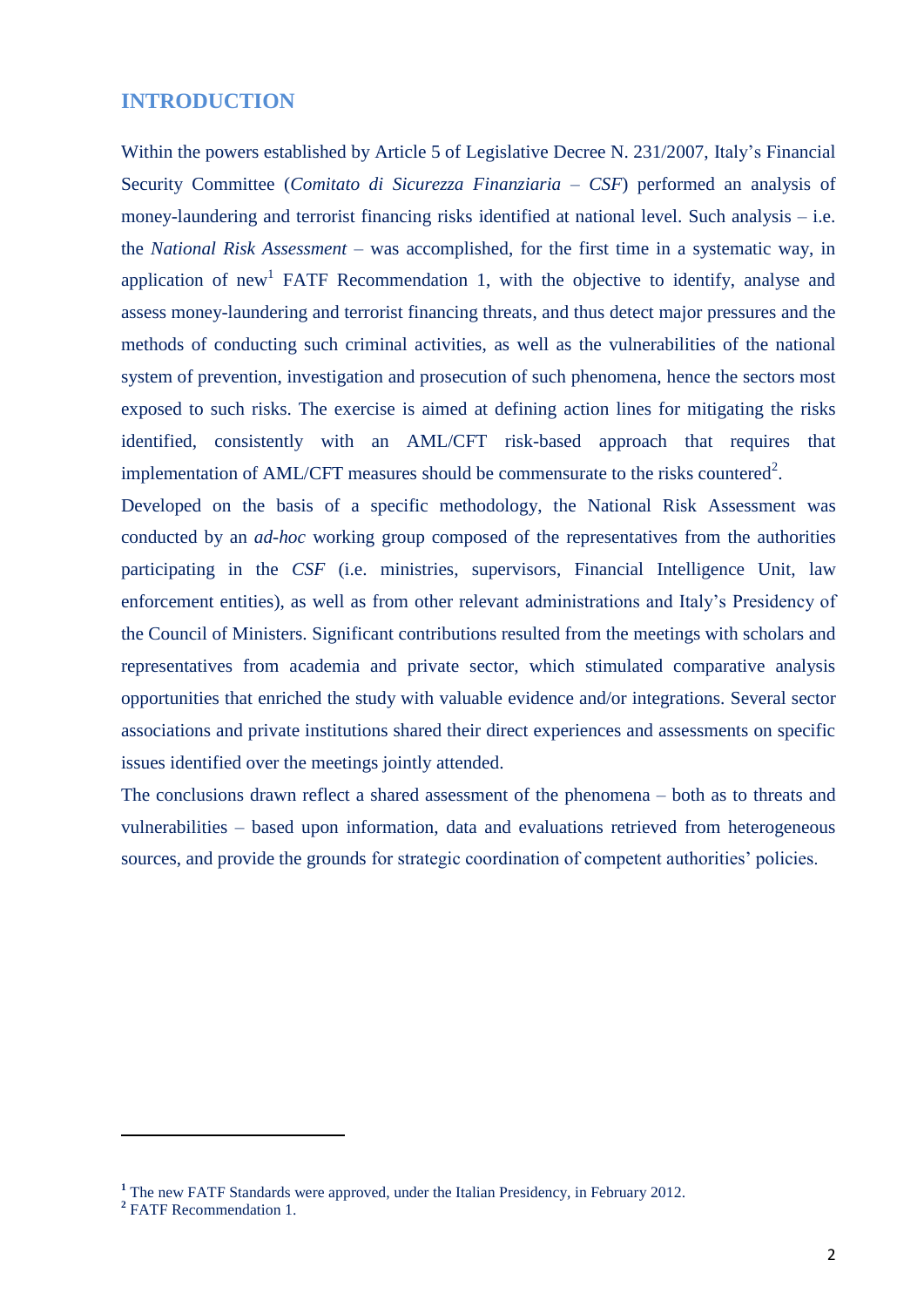### **1. ANALYSIS MODEL – DESCRIPTION**

The first assessment is of an experimental nature and will be updated in three years' time, in order to take account of forthcoming developments within EU and national legal frameworks, and suggestions arising from the activities performed by supervisory authorities, police investigations and FIU analyses. Subsequently, the national analysis will be updated on a fiveyear basis, and could also be carried out in case of emerging threats or notably remarkable vulnerabilities.

The assessment exercise was conducted upon clear distinction between money-laundering risks and terrorist financing risks, although the methodology applied for the latter is derived from the one applied to money-laundering risks, amended, whereby necessary, so as to take account of sectoral regulations and relevant processes. In both cases, the exercise was developed at the national level.

The methodology applied requires identification, analysis and assessment of main domestic risks (through examination of the related causes or threats) and underlying vulnerabilities and resulting consequences.

Starting from such grounds, the analysis is broken down into the following phases:

- Assessing the ML/TF inherent risk(s) within the system;
- Assessing the effectiveness of preventive, investigative and repressive safeguards.

The inherent risk of Italy's socio-economic system is assessed based upon identified threats and challenges related to the informal economy and use of cash. The analysis of money laundering identifies threats associated to money-laundering predicate offences; conversely, the analysis of terrorist financing unveils a complex process including collection, transfer and use of funds and economic resources.

As far as money-laundering analysis is concerned, the aim is to identify the main threats – wherever possible also through quantification of criminal activities proceeds – and identification of major laundering methods and possible economic sectors in which the proceeds of crimes committed both in Italy and/or abroad are invested.

The subsequent stage lies in the effectiveness analysis of preventive, investigative and repressive safeguards in place in Italy in order to counter money-laundering crimes. This Section assesses the main vulnerabilities identified within Italy's preventive and repressive systems, which enable existing threats to result in money laundering and terrorist financing phenomena.

The effectiveness of preventive safeguards is analysed in reference to elements such as: safeguards put in place by obliged entities; adequacy of measures provided for cross-border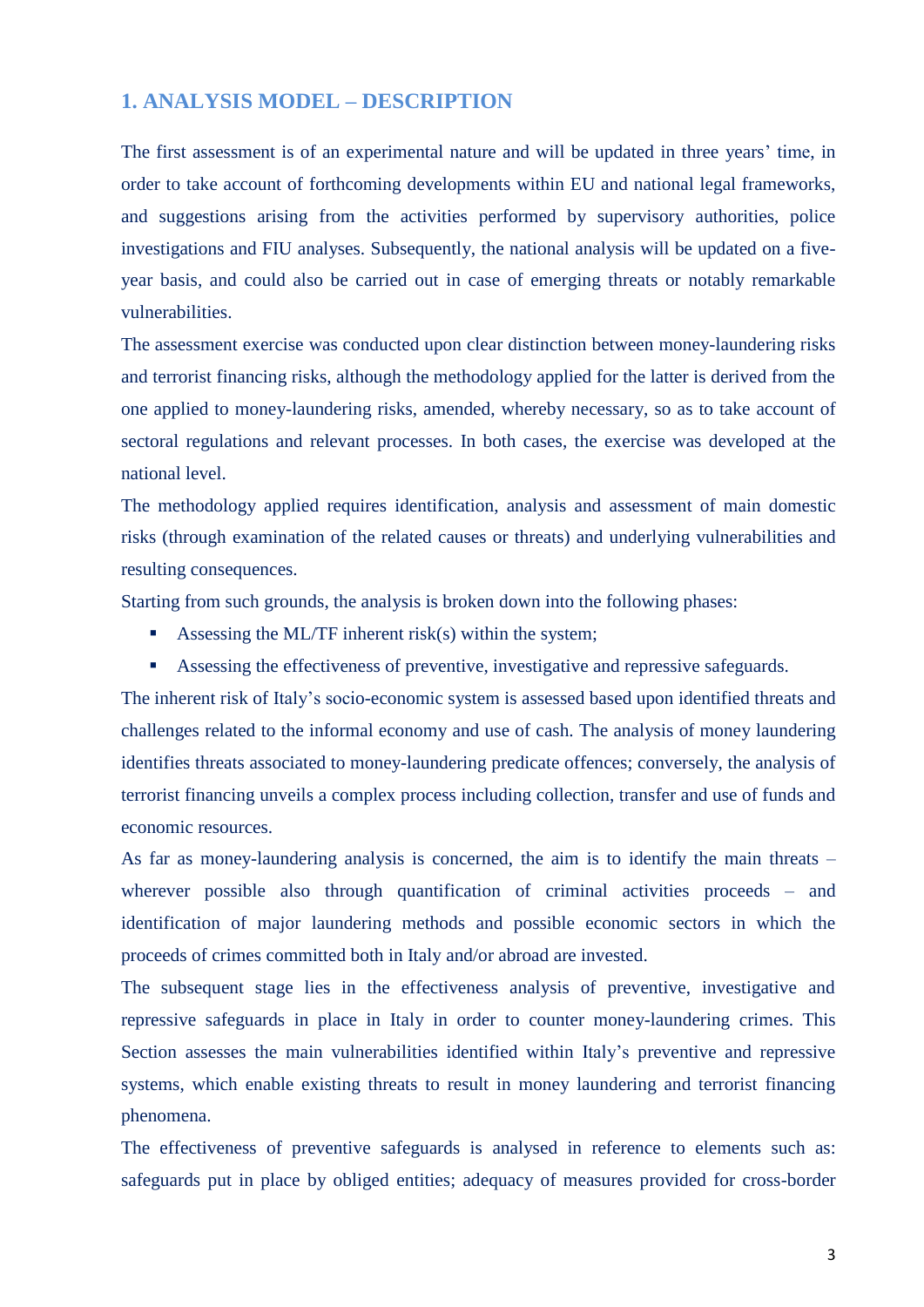controls; transparency of legal entities and trusts; and adequacy of activities related to suspicious transactions analysis. In particular, obliged entities are broken down into macrocategories (i.e. financial intermediaries, non-financial professionals, and operators). Their ability to meet own obligations is assessed with respect to the anti-money laundering *specific* risk level, namely the level of risk associated to each category, depending on its structural characteristics and activities.

The effectiveness of the investigative phase is assessed by differentiating between in-depth analysis of STRs and independent investigative activities, taking account, in both cases, of factors such as: adequacy of resources; investigative techniques; access to information; international cooperation; and the results attained by means of the activities performed.

Effectiveness of the repressive activities implemented is assessed based upon the adequacy of the disciplinary system as to correct identification of offences and possible perpetrators – also in terms of legal assistance provided by national authorities to foreign authorities – and upon the capacity to seize and confiscate the assets involved in such criminal phenomena.

Furthermore, the analysis is also aimed at assessing the specific measures implemented to counter the financing of terrorism. In synthesis, the effectiveness analysis on preventive, investigative and repressive safeguards aims at identifying up to what extent they can actually mitigate the inherent risk of money laundering and/or terrorist financing.

In particular, in light of the inherent risk identified, the lower vulnerabilities detected within the preventive, investigative and repressive actions undertaken, the more safeguards in place effectively mitigate the related inherent risk(s).

### **1.1 Money Laundering: analysis of threats**

 $\overline{a}$ 

Threats are identified on the basis of money-laundering predicate offences as per the related FATF–GAFI classification<sup>3</sup> and further criminal cases identified by relevant authorities.

At this stage, threats are ranked according to the seriousness of the resulting consequences (socalled *relevance indicator*). Consequences are estimated according to the following parameters:

<sup>&</sup>lt;sup>3</sup> The list includes: organised crime and mafia-type criminal organisations; terrorism and terrorist financing; trafficking in human beings and migrants; sexual exploitation (also of children); drug trafficking; illicit arms trafficking; receiving and smuggling of stolen goods and other assets; corruption and bribery; fraud; forgery of means of payment; counterfeiting and smuggling of products; environmental crimes; murder and bodily injury; kidnapping; robbery or theft; smuggling (also related to customs duties, excises and taxes); tax offences (direct and indirect taxes); extortion; counterfeiting; piracy; insider trading and market manipulation.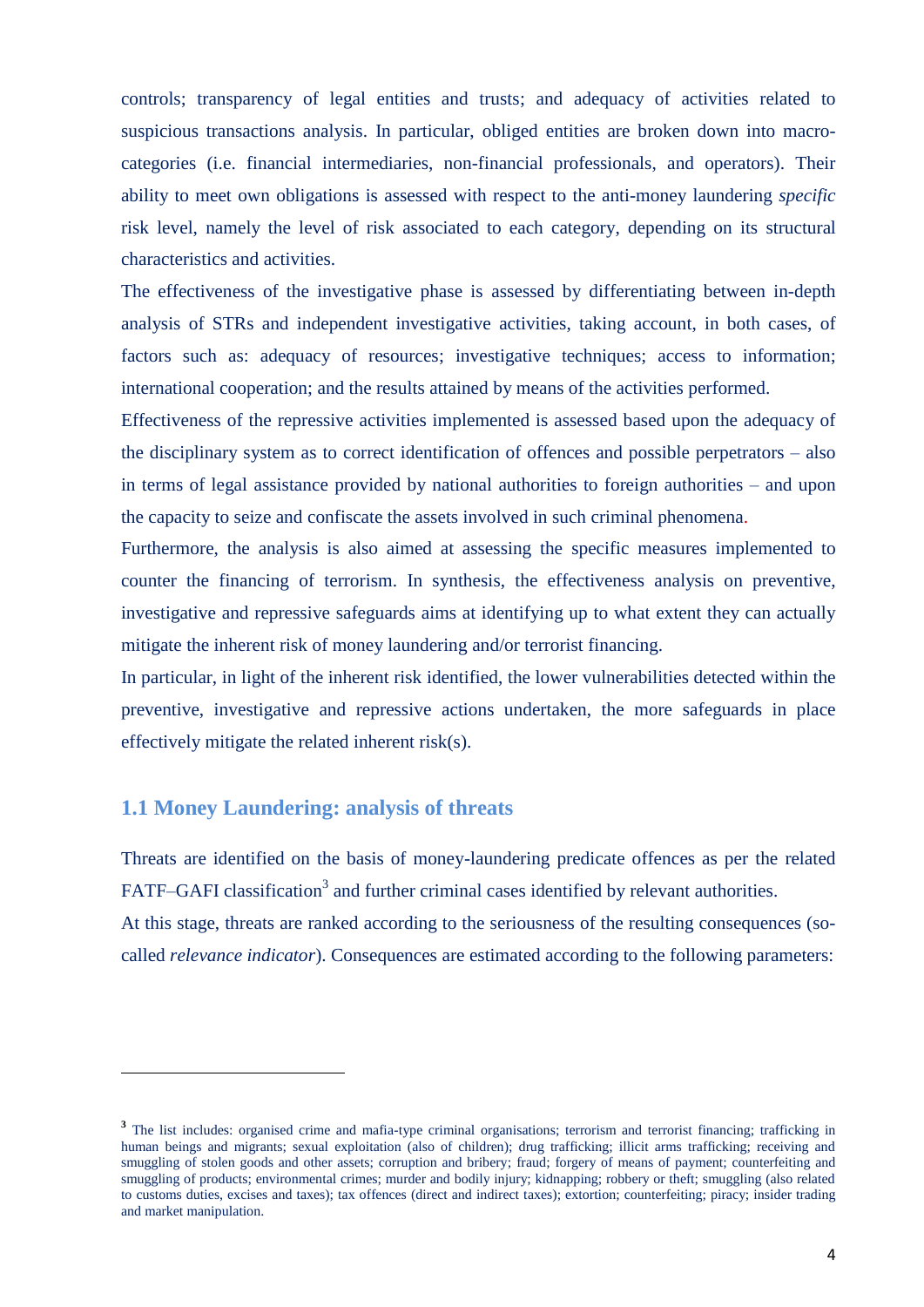- Financial estimate Measuring the financial relevance of threats and as such providing an essential reference for money-laundering threat assessment;
- **Penalty prescribed by law Measuring the negative social value attributed to the threat**event and, consequently, assessing political sensitivity to the issue. The value is assessed based upon relevant provisions within Italy's Criminal Code or *ad-hoc* legislation;
- Reports Measuring the actual threat incidence on the territory.

Whereby no significant data are acquired on one or more of the three above analytical elements taken as a reference, the risk indicator cannot be determined. Under such assumptions, the risk indicator is determined exclusively on the basis of assessments made by competent authorities. The classification is broken down into ranks according to the scores attained. The "**nonsignificant**" judgment **does not mean the risk is** *non-existent* **or** *insignificant***;** rather, it indicates the threat relevance is **very low**.

| <b>Threat relevance</b>   | <b>Relevance indicator – Values</b> |
|---------------------------|-------------------------------------|
| Non Significant/very low  |                                     |
| <b>Lowly Significant</b>  | 2                                   |
| <b>Rather Significant</b> | 3                                   |
| <b>Highly Significant</b> |                                     |

*Table 1 – Domestic threat relevance*

## **1.2 Analysis of vulnerabilities within Italy's socio-economic system**

For the purposes of assessing the system's inherent risk, the analysis also takes account of Italy's socio-economic system vulnerabilities – i.e. the informal economy and use of cash. Within the national context, such contextual factors are considered as most significant in terms of ability to influence the Country's inherent risk level. Cash use, in particular, is utilised to shape two provincial risk indicators both for the private sector and public authorities.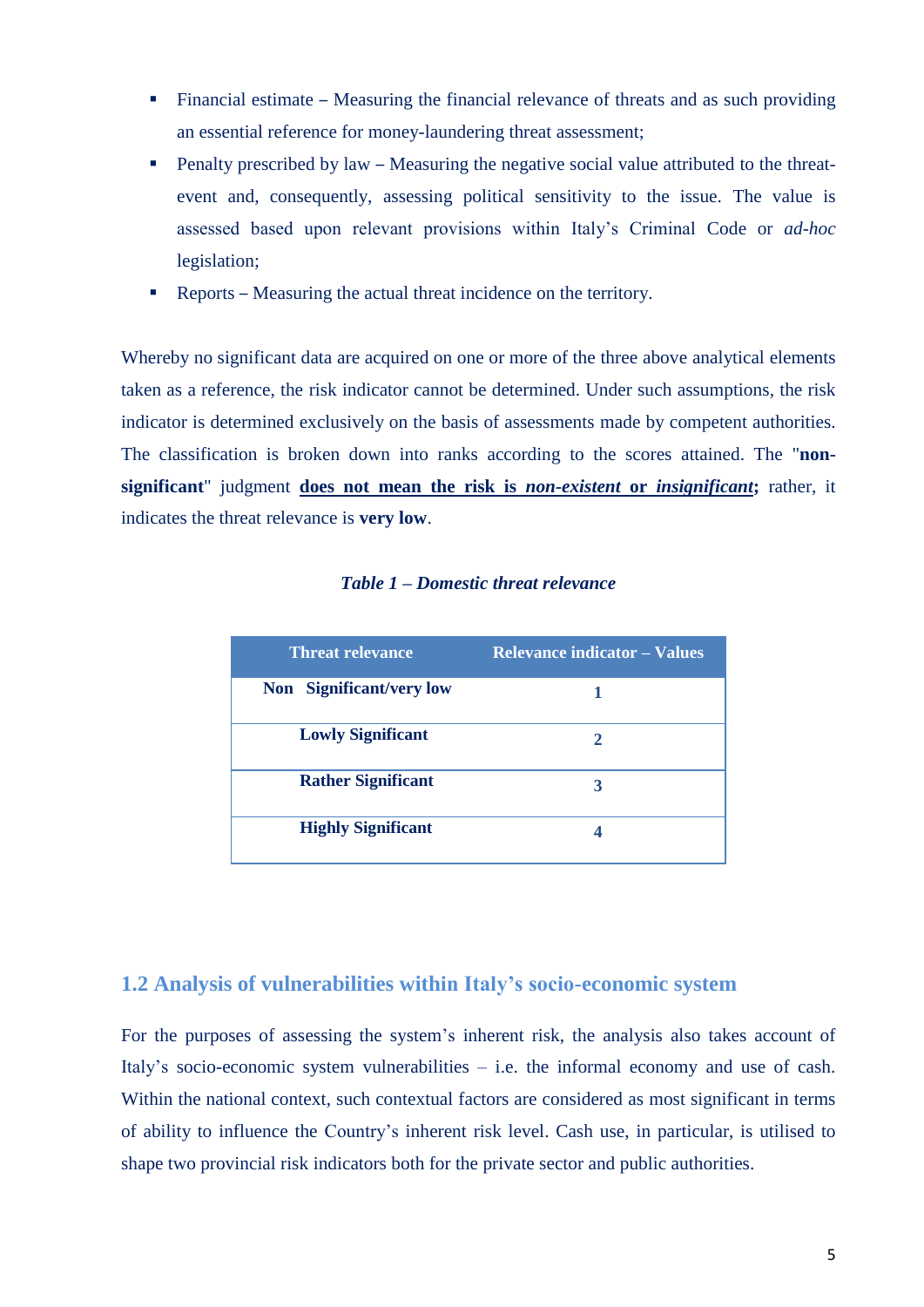| <b>Vulnerability relevance</b> | <b>Intensity indicator – Values</b> |
|--------------------------------|-------------------------------------|
| Non Significant/very low       |                                     |
| <b>Lowly Significant</b>       | $\mathbf{2}$                        |
| <b>Rather Significant</b>      | 3                                   |
| <b>Highly Significant</b>      | 4                                   |

*Table 2 – Vulnerabilities within Italy's socio-economic system: Relevance*

## **1.3 Inherent risk assessment – Matrix**

The inherent risk level is estimated based upon a combination of threats and challenges within the system.

|               | <b>Highly</b>             |                               |                    |                    | <b>Highly</b>      |
|---------------|---------------------------|-------------------------------|--------------------|--------------------|--------------------|
|               | <b>Significant</b>        |                               |                    |                    | <b>Significant</b> |
|               |                           |                               |                    |                    |                    |
|               | <b>Rather Significant</b> |                               |                    | <b>Rather</b>      |                    |
|               |                           |                               |                    | <b>Significant</b> |                    |
| <b>Threat</b> |                           |                               |                    |                    |                    |
|               | Lowly                     |                               | Lowly              |                    |                    |
|               | <b>Significant</b>        |                               | <b>Significant</b> |                    |                    |
|               |                           |                               |                    |                    |                    |
|               | <b>Non-Significant</b>    | Non-                          |                    |                    |                    |
|               |                           | <b>Significant</b>            |                    |                    |                    |
|               |                           |                               |                    |                    |                    |
|               |                           | Non-                          | Lowly              | <b>Rather</b>      | <b>Highly</b>      |
|               |                           | <b>Significant</b>            | <b>Significant</b> | <b>Significant</b> | <b>Significant</b> |
|               |                           |                               |                    |                    |                    |
|               |                           | <b>System vulnerabilities</b> |                    |                    |                    |
|               |                           |                               |                    |                    |                    |

*Table 3 – Inherent risk*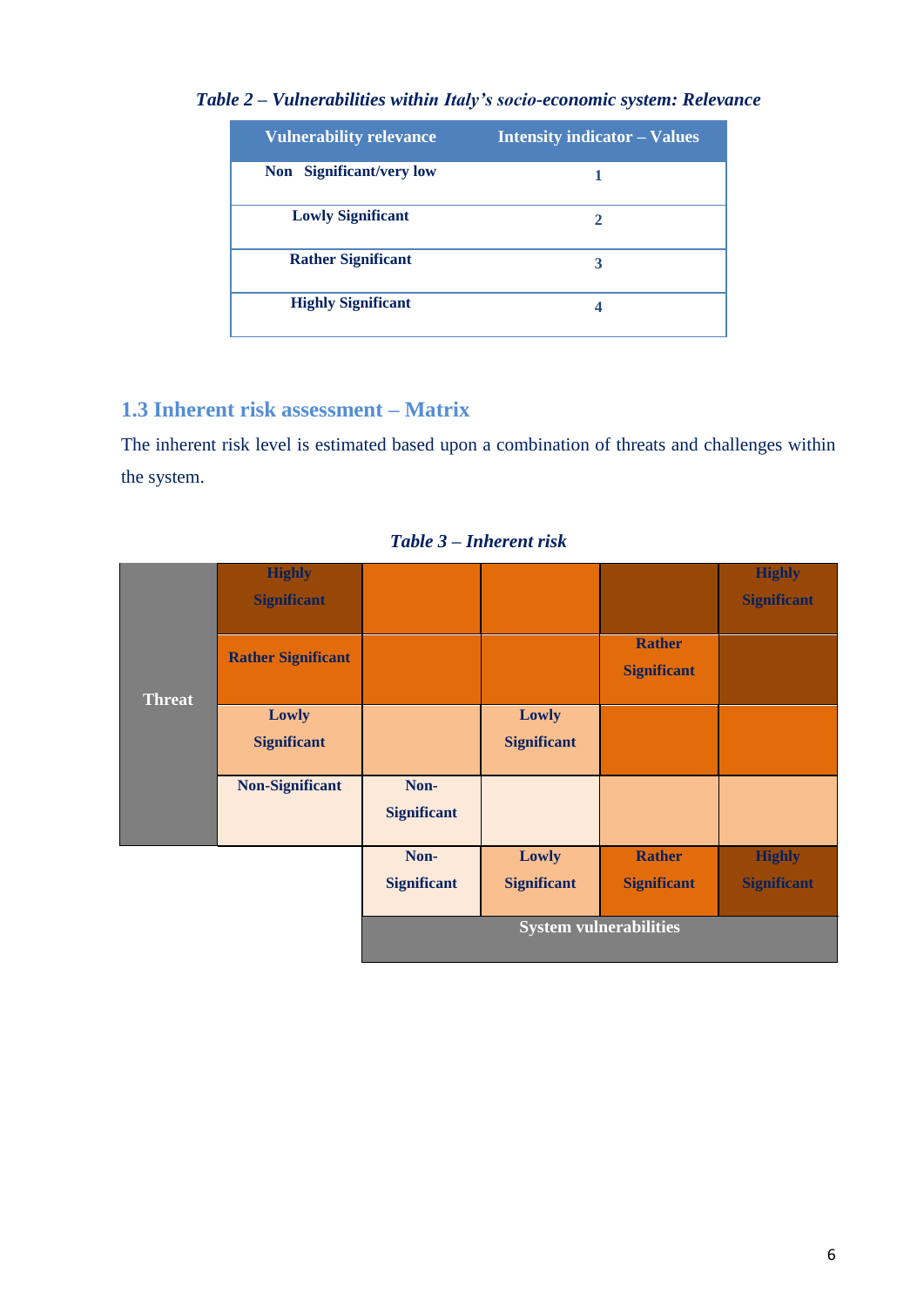## **2. SYNTHESIS OF ITALY'S NATIONAL ASSESSMENT OF MONEY- LAUNDERING AND TERRORIST FINANCING RISKS – MAIN OUTCOMES**

The national evaluation of money-laundering and terrorist financing risks based upon the methodological lines briefly described led to the findings set out below.

#### **2.1 Analysis of threats and weaknesses within Italy's socio-economic system**

### **2.1.1 Vulnerabilities within Italy's socio-economic system**

The features of socio-economic systems can either amplify or help curb the risk that the proceeds of illegal activities could be reintegrated into the formal economy. Two elements are taken into account within the analysis – namely: *i*) use of cash; and *ii*) the shadow economy. Both factors are critical elements with **very significant influence** on the Country's level of  $risk<sup>4</sup>$ . Cash is considered the privileged means of payment for transactions linked to the shadow (illegal) economy, as it ensures non-traceable and anonymous exchange<sup>5</sup>. Comparative analysis with other advanced economies reveals the use of cash is particularly strong in Italy: based upon a study carried out by the European Central Bank (ECB) in 2012, 85% of the total volume of transactions settled in Italy was performed in cash, against the EU 60% average<sup>6</sup>. Besides being affected by diverse development levels within the financial system, and spreading of alternative means of payment throughout the Country (notably electronic ones), the finding may reflect heterogeneous sizes of the shadow economy across European Union Countries. Italy's shadow economy is estimated<sup>7</sup> to have reached a market share equal to 22% of GDP in 2012, versus the EU 19% average. The shadow economy constitutes a fertile ground for criminal activities<sup>8</sup>; over recent years, the use of cash has constantly decreased, due both to

1

**<sup>4</sup>** The "shadow economy" is to be intended as the production of assets and services that, lawful in nature, escape direct observation, as they are often the object of tax/contribution evasions. Properly criminal activities are therefore not directly included (as production/sale is not carried out in violation of criminal rules – e.g. drug trafficking), likewise *per se* lawful activities that are illegal whereby exercised without adequate authorisation or competence (e.g. smuggling; arms trafficking, etc.).

**<sup>5</sup>** See, for instance: Ardizzi, Petraglia, Piacenza & Turati, *Measuring the underground economy with the currency demand approach*, *Temi di discussione* n. 864, Banca d'Italia (April 2012).

<sup>&</sup>lt;sup>6</sup> See: European Central Bank, *The Social and Private Costs of Retail Payment Instruments. A European Perspective, Occasional Paper Series n. 137* (September 2012). **7** *The Shadow Economy in Europe (Visa, 2013) – Using electronic payment systems to combat the shadow economy*. Different

estimates are available with regard to the shadow economy. Istat (2010) *– La misura dell'economia sommersa*, for instance, estimated that in 2008 the added value produced within the shadow economy was equal to EUR 255-275 billion, namely 16.3% and 17.5% of GDP, respectively.

**<sup>8</sup>** Schneider and F. Enste, D. H. (2000), '*Shadow Economies: Size, Causes, and Consequences', Journal of Economic Literatur*e, Vol. XXXVIII, March.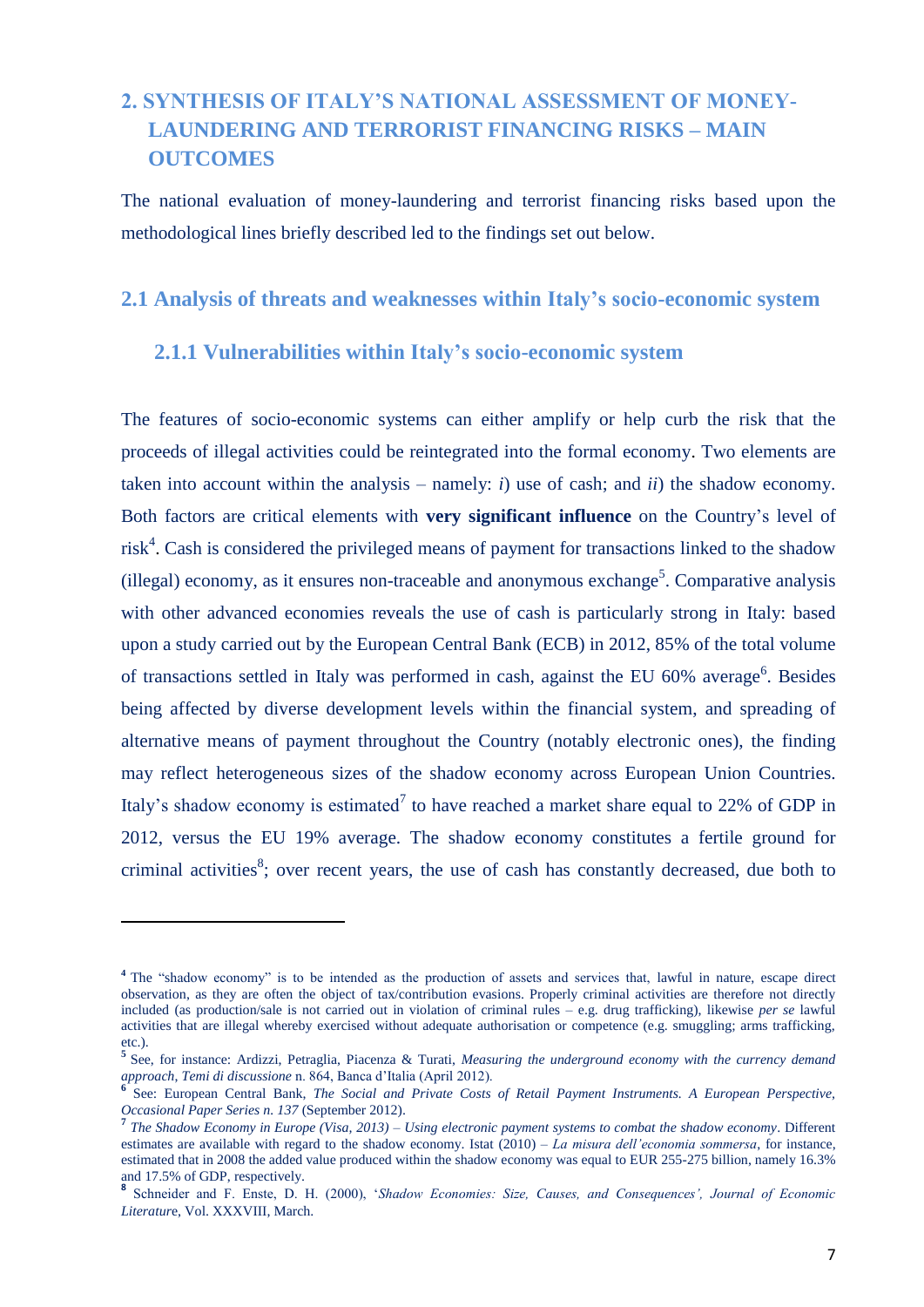increasing use of alternative instruments and restrictive policies impact on cash circulation. This finding, nevertheless, does not mitigate the assessment. The effects on the relationship between the informal illegal economy and the proxy represented by cash do appear potentially ambiguous: on the one hand, the increased use of payment instruments other than cash may also have involved the criminal economy; on the other hand, high traceability of new payment instruments and the constraints set on cash use – which mainly discourage "lawful" uses – suggest the overall scope of cash as a proxy of the shadow economy has been increased.

#### **2.1.2 Intensive use of cash – Risk indicator**

Cash use is uneven across Italy. Based on the assumption that *cash* is an indicator – at least partially – of money-laundering risks, a risk indicator developed at provincial level is hereby presented. As follows some preliminary results of an ad-hoc study still ongoing<sup>9</sup>.

This indicator is based on the incidence of "anomalous" volumes of money transfers, which indirectly indicate operations in cash recorded in a given province are likely to be linked to criminal activities. The "excessive" use of cash is estimated at municipal level based upon a statistical model that takes into account the "physiological" (socio-economic and financial) determinants of cash use.

The indicator is constructed according to the provincial average of excessive use of cash at municipal level. The provincial mapping of such risk measure is displayed in Figure 1, which itemises four levels of risk – i.e. *i*) high; *ii*) medium-high; *iii*) medium; and *iv*) low. The complete lists of relevant provinces are itemised within Table 1. From a methodological point of view, it is worth underlining the broke-down of provinces in four ranks – likewise the high number of each rank – is not based upon thresholds, rather it is determined "endogenously" by standard stratification algorithms that gather findings into as-homogeneous-as-possible groups as per indicator values.

The provinces marked by higher risk level ("high") are concentrated, with some exceptions, in southern Regions strongly affected by criminal infiltration. The subsequent risk class ("medium-high") includes southern provinces and notably central and north-western areas. The findings are still preliminary, and the indicator is being fine-tuned. Developments include the

1

**<sup>9</sup>** Indicators are devised by Italy's Financial Intelligence Office (*Ufficio Informazione Finanziaria – UIF*) and adopted by the Financial Security Committee.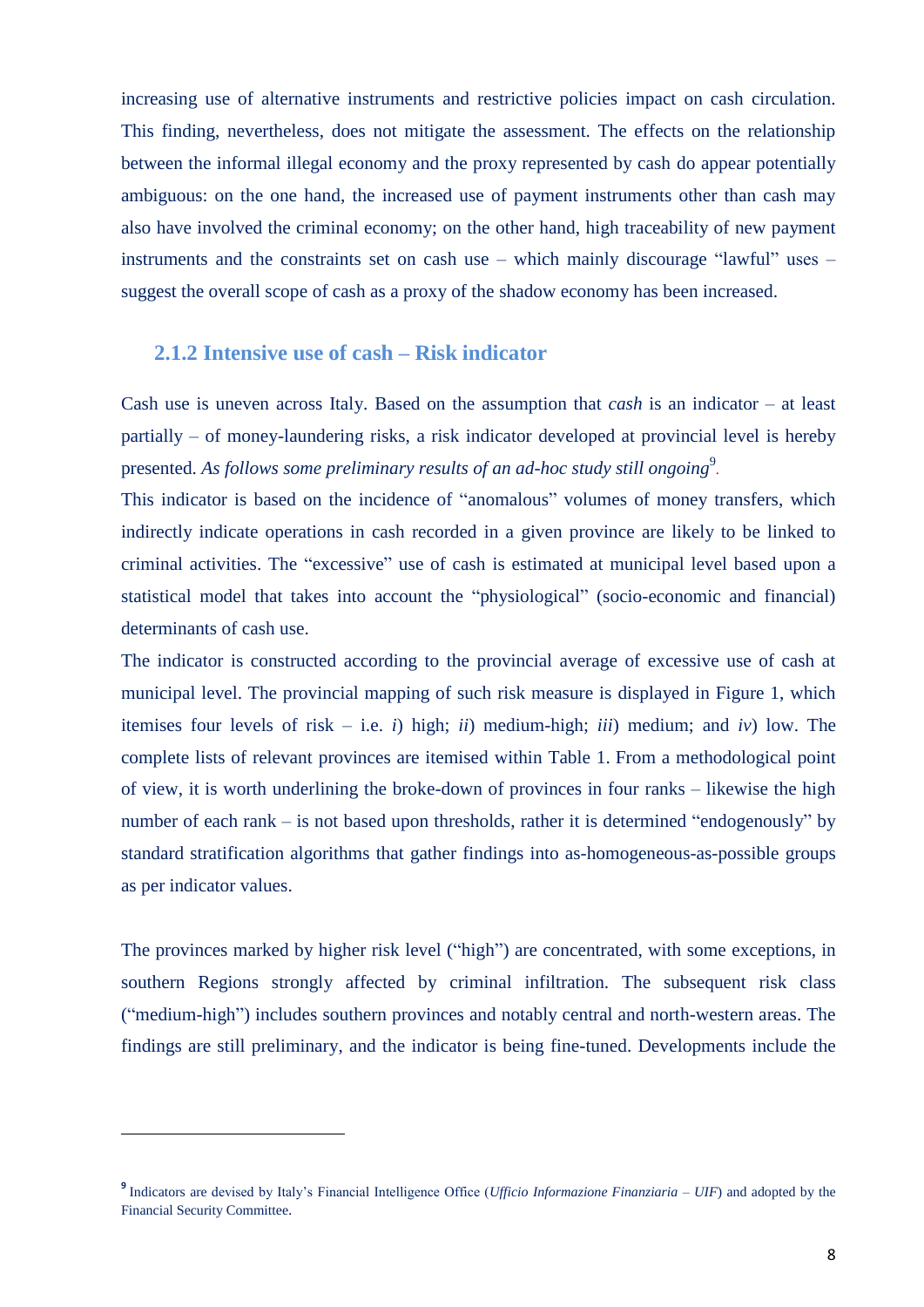elaboration of specific risk measures for different categories of crimes, and comparative analysis of several methods of aggregation of findings at province level $10$ .



*Figure 1 – Geographical distribution of risk – Intensive use of cash* 

*Source: UIF (preliminary findings)*

 $\overline{a}$ 

**<sup>10</sup>** The study is being carried out by Italy's Financial Intelligence Unit (*Unità di Informazione Finanziaria – UIF*), within its strategic analysis activity.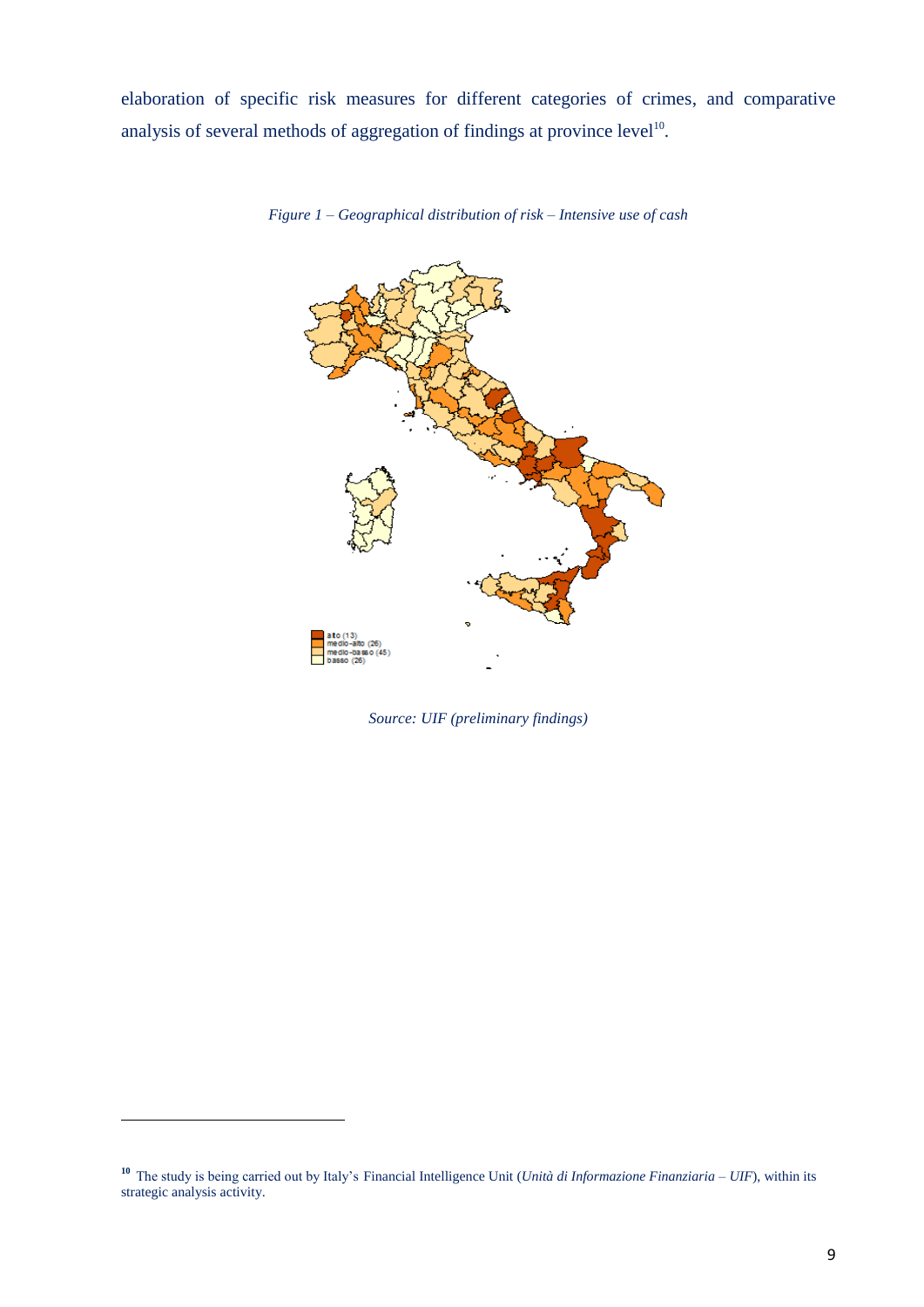| <b>Risk class</b>  | <b>Provinces</b>                                                                                                                                                                                                                                                                                                                                                                                                                    |
|--------------------|-------------------------------------------------------------------------------------------------------------------------------------------------------------------------------------------------------------------------------------------------------------------------------------------------------------------------------------------------------------------------------------------------------------------------------------|
| <b>High</b>        | Benevento, Biella, Caserta, Catania, Catanzaro, Cosenza, Foggia, Isernia,<br>Macerata, Messina, Napoli, Reggio Calabria, Vibo Valentia.                                                                                                                                                                                                                                                                                             |
| <b>Medium-High</b> | Agrigento, Alessandria, Avellino, Bari, Bologna, Imperia, La Spezia, L'Aquila,<br>Latina, Lecce, Livorno, Matera, Novara, Pavia, Pescara, Pistoia, Potenza, Rieti,<br>Rimini, Savona, Siena, Siracusa, Teramo, Terni, Varese, Verbano-Cusio-Ossola.                                                                                                                                                                                 |
| <b>Medium</b>      | Ancona, Aosta, Arezzo, Ascoli Piceno, Asti, Belluno, Bergamo, Brescia, Brindisi,<br>Caltanissetta, Campobasso, Chieti, Como, Cremona, Crotone, Cuneo, Enna,<br>Ferrara, Firenze, Forlì-Cesena, Frosinone, Genova, Gorizia, Grosseto, Lodi,<br>Lucca, Nuoro, Palermo, Perugia, Pesaro e Urbino, Piacenza, Pisa, Pordenone,<br>Prato, Ravenna, Roma, Rovigo, Salerno, Sondrio, Taranto, Torino, Trapani,<br>Udine, Vercelli, Viterbo. |
| Low                | Barletta-Andria-Trani, Bolzano, Cagliari, Carbonia-Iglesias, Fermo, Lecco,<br>Mantova, Massa-Carrara, Medio Campidano, Milano, Modena, Monza e della<br>Brianza, Ogliastra, Olbia-Tempio, Oristano, Padova, Parma, Ragusa, Reggio<br>Emilia, Sassari, Trento, Treviso, Trieste, Venezia, Verona, Vicenza.                                                                                                                           |

*Source: UIF (preliminary findings)*

## **2.2 Money laundering: Criminal activities carried out within the national territory**

The impact of illegal economic activities on the Country is undoubtedly remarkable. Although there is no single official estimate of the economic value of criminal activities, the assessments (ranging between 1.7 and 12% of GDP, depending on the underlying definition and methods<sup>11</sup>

 $\overline{a}$ 

**<sup>11</sup>** The shadow economy can be estimated based upon both direct and indirect methods. The former are based on household surveys and indicators related to crimes and criminality, while the latter deduct the extent of the phenomenon by comparing macroeconomic indicators. The first group includes estimates by *SOS Impresa,* according to which Mafia turnover is equal to EUR 138 billion, namely 8.7% of GDP (XIII Report 2012 , referring to 2010 sales). Based upon the same method, within the "*Sicurezza* 2007-2013" National Operational Programme, *Transcrime* provides very different findings: the turnover of illegal activities reportedly amounted to average 1.7% of GDP in 2010, equal to EUR 17.7- 33.7 billion turnover. A study conducted by Bank of Italy in collaboration with researchers from several universities (Ardizzi and others) applies a variant of the currency demand approach in order to separately estimate the component of the underground economy linked to activities classified as legal but actually exercised unlawfully (e.g. for evading taxes and contributions) and the illegal component in a strict sense (excluding violent crimes, theft, extortion, robbery, usury, and, as such, notably prostitution and illicit drug trafficking). Over 2005-2008 the shadow economy is estimated to amount to 16.5 percent of GDP and the inherently illegal economy to 10.9 percent of GDP, respectively. A further academic study (Argentiero and others, 2008) proposed a macroeconomic estimate of money laundering in Italy for the 1981-2001 period. The model adopted suggests that, over that period, money laundering accounted for approximately 12 percent of GDP. The study also shows that money laundering has natural anti-cyclical increases during crisis periods (See: Signorini address, Bank of Italy 2012). Istat has recently published new GDP estimates for 2011-2013, which, consistently with EU guidelines, introduced the production value related to three illegal activities (i.e. drug trafficking; prostitution; smuggling). The estimate published is consistent with the values used within the definition of this ratio and is equal to approximately 0.9% of the new GDP level.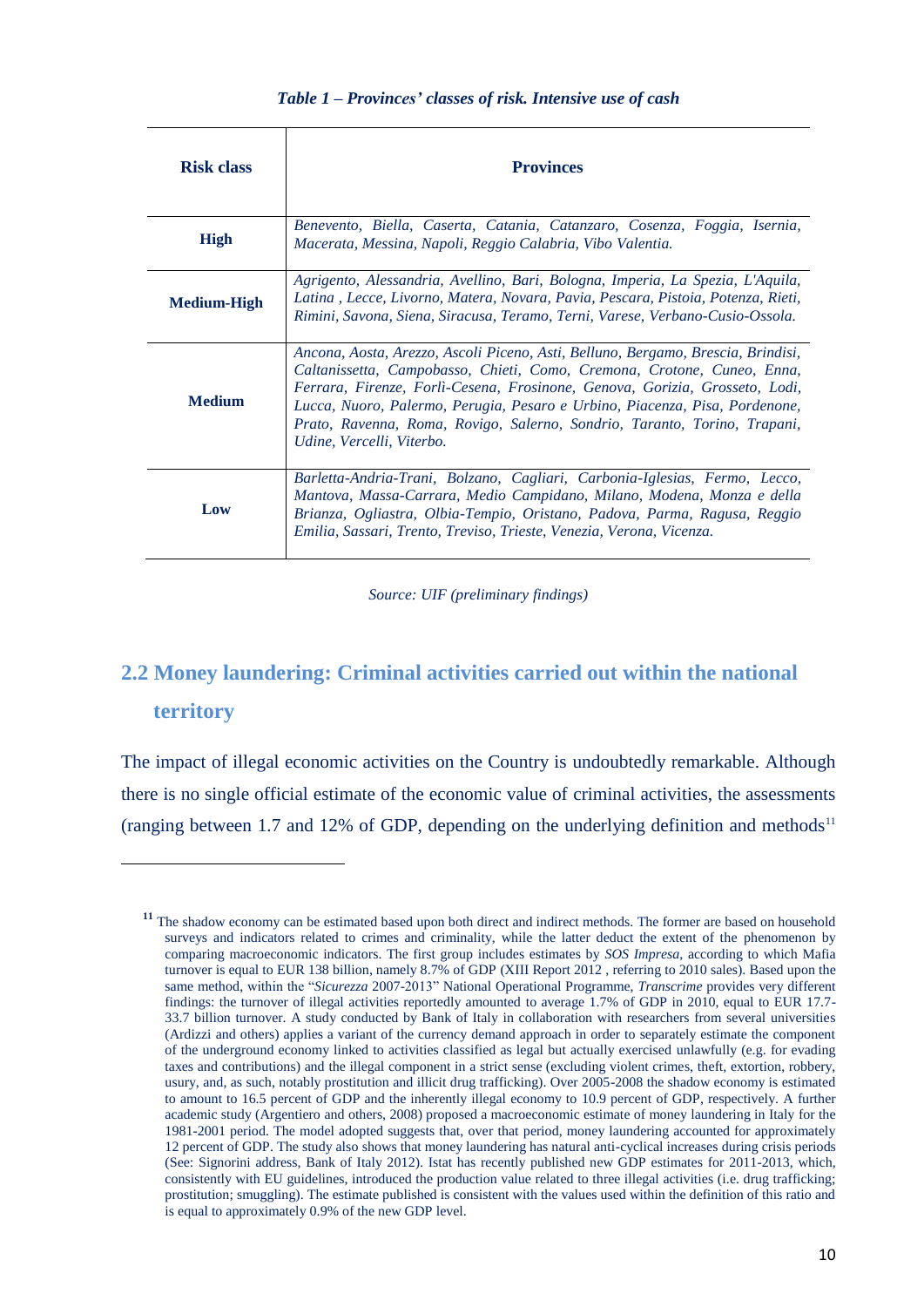utilised) concur to supporting an extremely significant opinion as to the threat that illicit proceeds are produced in the Country and then reintroduced into Italian and foreign economic and financial channels.

If the analysis of consequences is extended to the economic cost of criminality – i.e. the compression of the total income resulting from criminal activities, specifically if organised, because of costs imposed inefficiently allocated resources, discouraged investments or however hindered activities – the result is even more severe<sup>12</sup>. Such opinion, expressed by the academic world, is shared both by the government authorities involved in combating these phenomena and by the private sector.

The current economic crisis has offered further opportunities for criminality to penetrate the economic fabric. For instance, financial difficulties (specifically in terms of liquidity) may induce usury increase, making companies and individuals more vulnerable to criminals' attempts to extend their control over the legal and formal economy.

The current threat that money-laundering phenomena may affect our economy is thus deemed as **very significant**.

### **2.2.1 Analysis of conducts that generate proceeds to launder**

Starting from the analysis of predicate offences based upon relevant indicators – i.e. proxies of economic impacts, territorial dissemination and negative social value attributed – the relevance of threats posed by different criminal behaviours was then assessed. This estimate reflects the perception of the phenomenon's magnitude based both upon operational experience of authorities aimed at preventing and countering money laundering, and the private sector.

**Corruption** is a major criminal phenomenon, although the EUR 50-60 billion financial / year estimate reported by more institutional sources is deemed as not fully reliable. The perception of the phenomenon is still very strong, confirmed by the significant number of people reported to law enforcement authorities for corruption in Italy, while taking into account that such criminal offence is definitely under-reported. As revealed by a recent survey carried out by the

**.** 

<sup>&</sup>lt;sup>12</sup> A recent econometric analysis conducted by Bank of Italy (Pinotti, 2012) proposes an overall estimate of losses in terms of GDP which can be attributed to organised crime in Italy's Mezzogiorno Area. The work compares the economic development of two Regions (Apulia and Basilicata) more recently experiencing criminal infiltration, over the decades before and after Mafia's spreading, which took place in the late 1970s, with that of a group of Italy's central and northern Regions that previously experienced similar socio-economic conditions. If assumptions are valid, as a result of Mafia's spreading, the two Regions suffered a cut in GDP per capita growth of approx. 20 percentage points over thirty years. The main direct cause is lower private investment.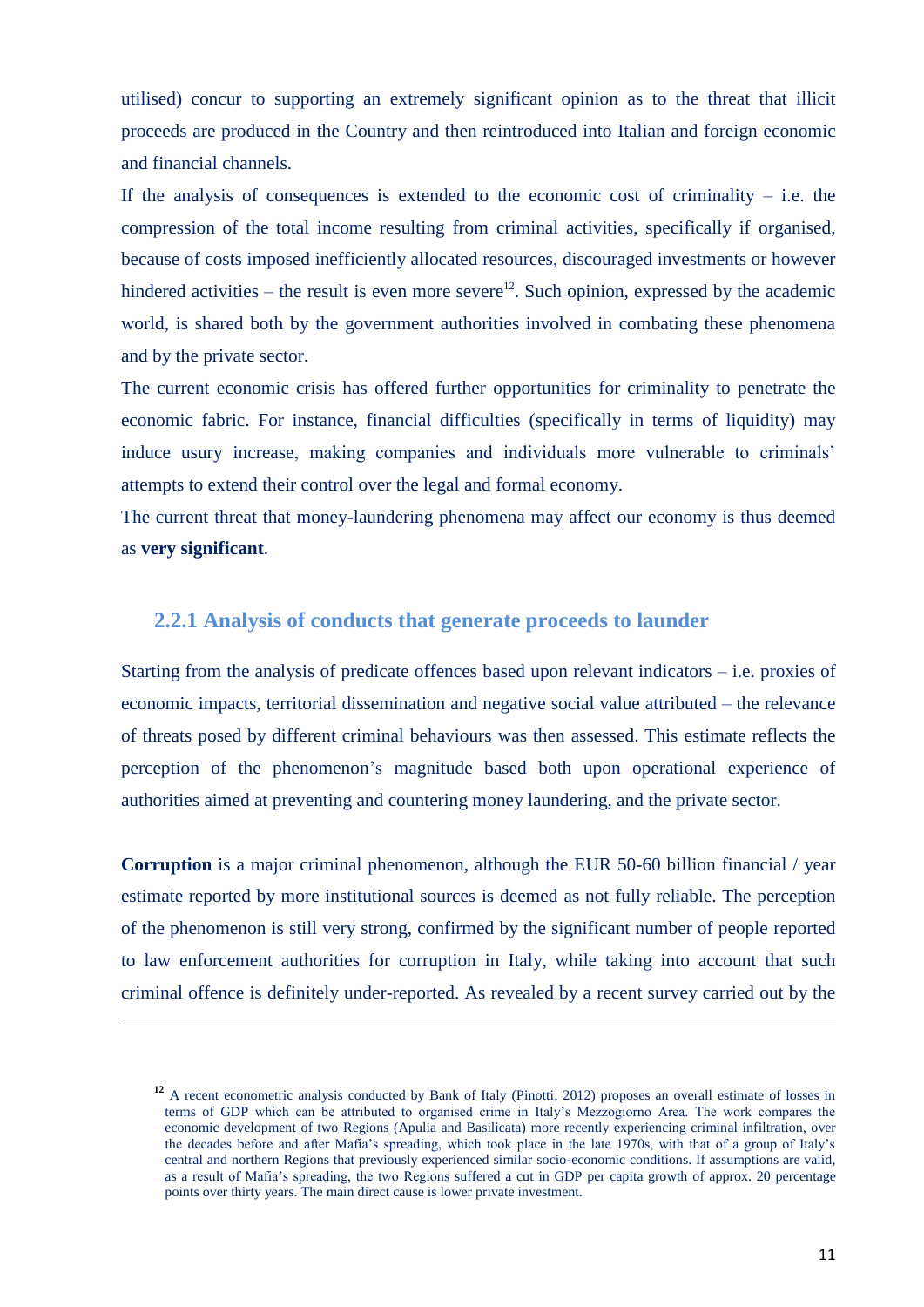World Bank<sup>13</sup>, in terms of costs, each point of decrease within Transparency International corruption perception index results in a 16% decrease in foreign investments.

A recent study by Unimpresa<sup>14</sup> indicates corruption in Italy does increase the overall cost of procurement contracts by 20%. Between 2001 and 2011, corruption *consumed* EUR 10 billion per year in terms of Gross Domestic Product (GDP9 – i.e. EUR 100 billion over ten years. Businesses operating in a corrupt environment grow on an average by 25% less than competitors operating in a lawful environment. In particular, SME sale growth rate is over 40% lower than for large ones. Furthermore, social control systems prove to be ineffective.

The current economic crisis has also increased criminal phenomena such as **bankruptcy and corporate crimes, and usury**. Usury linked to loans granted by unauthorised persons is submerged (disclosure only results from reporting made by usury victims) and is strongly place-based. The phenomenon is mostly prevalent in southern and central Europe, although difficult to be circumscribed. As a result of the economic recession, <sup>15</sup> the *usurer* has now turned into a "white collar" or professional figure (sometimes even organised) – which can result in criminal forms of unauthorised credit activity. Eventually, bankruptcy and corporate crimes result in conducts that are instrumental to the perpetration of other crimes including, of course, money laundering.

Tax evasion and tax related crimes are assessed as very significant, also in light of the close connection between tax evasion and money laundering within the operating methods used to conceal, transfer or re-utilise illicit assets within the legal economy<sup>16</sup>.

Italian and foreign **organised crime** operating on the national territory remains the prevailing and most worrying form of criminal behaviour. With the exception of tax evasion, almost all criminal behaviours are largely, and in some cases exclusively, ascribable to organised crime (e.g. drug trafficking, extortion, gambling, illegal traffic of waste, smuggling and counterfeiting). Also with regard to corruption, criminal infiltration within politics plays a key role (i.e. 110 municipal councils subject to dissolution over 2001-2009<sup>17</sup> as they were infiltrated

 $\overline{a}$ 

**<sup>13</sup>** See: Garofoli 2013.

**<sup>14</sup>** See: UNIMPRESA, "*Expo. Unimpresa, con corruzione in 10 anni - 100 miliardi di PIL in Itali*a", 12 May 2014, <http://www.unimpresa.it/expo-unimpresa-con-corruzione-in-10-anni-100-miliardi-di-pil-in-italia/9241>.

**<sup>15</sup>** In 2013, the reports related to usury (over 2,000) nearly doubled compared to 2012, mainly connected to the severe economic and financial crisis of recent years, which made the social fabric more permeable by criminal activities.

<sup>&</sup>lt;sup>16</sup> Identified ML-related crimes are mostly related to: false invoicing; use of shell companies; interposition of nominees or corporate schemes; transfer of assets abroad; bank or triangular trade; real estate investments; use of cash; use of banking channels.

**<sup>17</sup>** See: Italy's Ministry of the Interior "*Elaborazione statistica sui Consigli degli Enti locali sciolti in Italia dal 1 gennaio 2001 al 31 dicembre 2009*", Nov. 2010, http://ssai.interno.it/download/allegati1/scioglimenti.pdf.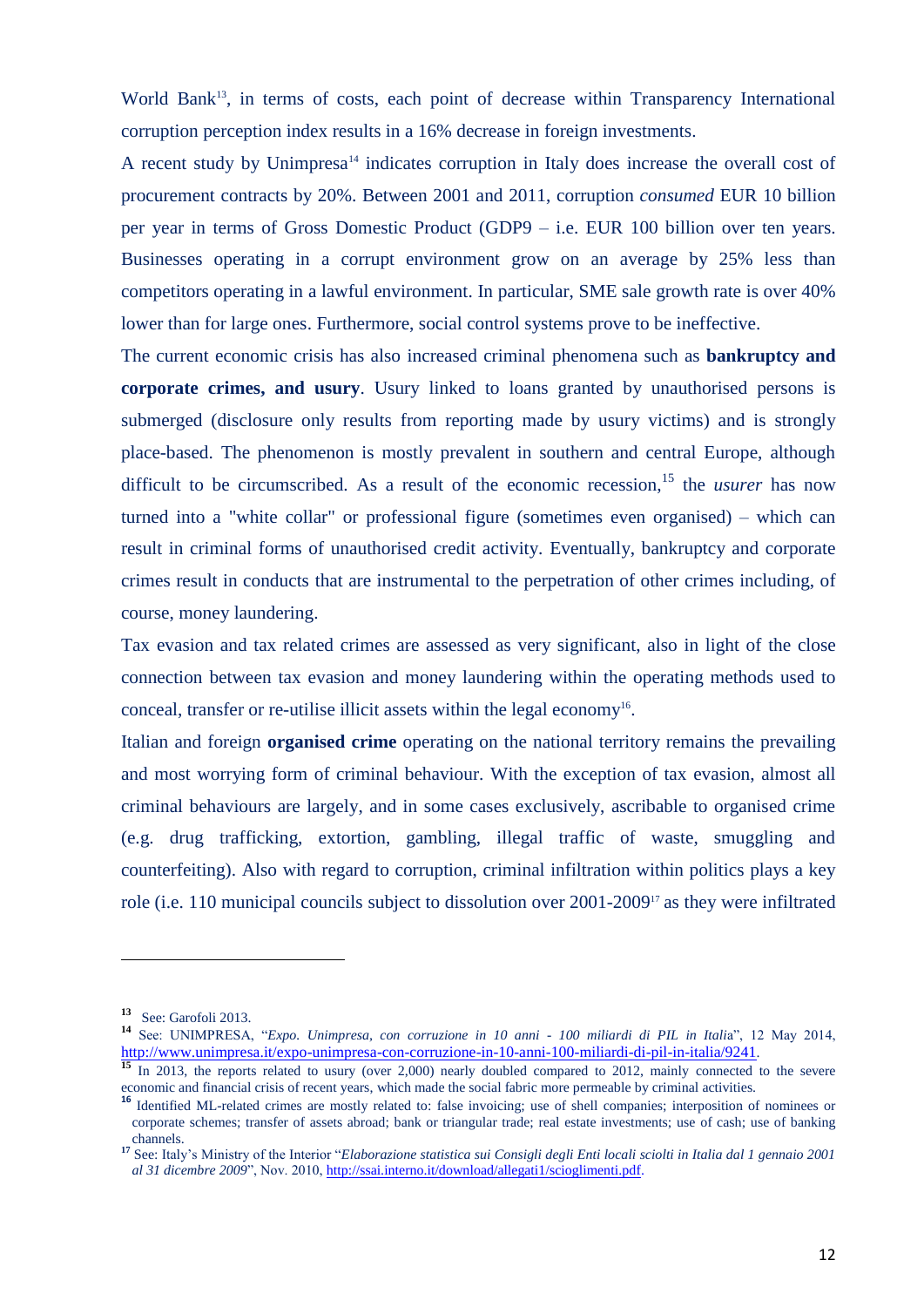and conditioned by mafias – i.e. within procurement contracts). Some reflections arise with respect to conducts specifically ascribable to organised crime.

**Drug trafficking** is still the main funding source available to organised crime. Local mafiatype criminal associations (*Ndrangheta* in the first place, followed by *Mafia* and *Camorra*) continue to play a crucial role within drug trafficking activities. By means of *ad-hoc* intermediaries, such criminal associations have developed progressive internationalisation of their respective criminal structures in perfect synergy with the components of main Colombian and South American cartels, which allows supplying goods for subsequent retail distribution of drugs.

The **gaming** segment, both legal and illegal, is of the highest interest to organised crime, as it has historically been an important source of proceeds. Currently, Mafia criminality invests in the gaming industry by acquiring gaming rooms under nominees, both to gain substantial returns quickly (especially if the rules are altered to clear players' winning chances or reduce government charges) and to illegally launder acquired capital. Furthermore, management of **illegal waste trafficking** is of particular interest to organised crime.

**Sexual exploitation** is estimated to mainly generate criminal proceeds reinvested outside the Italian economy. Such offence is in fact practiced essentially by foreign criminal organisations (mostly Romanian or however Eastern European, which generally reinvest profits from criminal activities into their respective Countries), except in specific cases (e.g. when the *Camorra* "managed" sidewalks), local criminal organisations have shown great interest in such illicit phenomenon.

**Trafficking in human beings** turns out to be almost exclusively run by foreign criminal organisations. It is no longer a matter of single organisations, rather they are all associated structures dependent on a leadership that remains abroad. Such criminal associations, known as "new mafias", *run* the new market with a *modus operandi* that is typical of foreign mafias. As a result, only the last links of the chain can be hit in Italy and Europe.

## **2.2.2 Conclusions: synthesis assessment of Italy's system inherent risk of money laundering**

Taking into account the predominant profiles of criminal proceeds that are generated within the national territory and are put back into the economic-financial domestic circuit to a substantial extent – although not specifically measured – the overall money-laundering threat is deemed as very significant. In consideration of very significant vulnerabilities identified within the social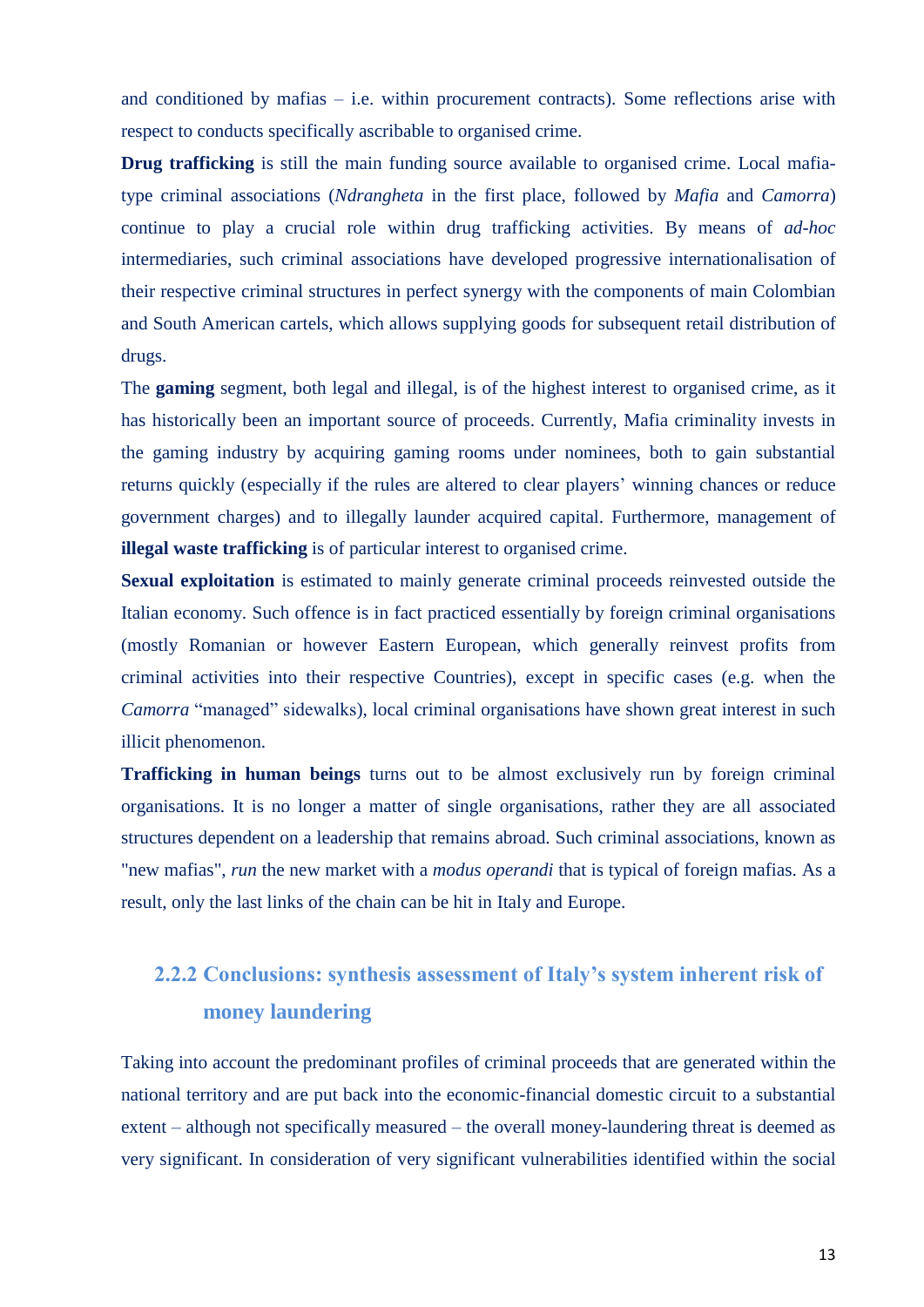and economic system, the inherent risk is associated to the maximum value attributable within the model (so-called **very significant** inherent risk).



*Table 4 – Money-laundering inherent risk – Synthetic assessment* 

## **2.3 Terrorist Financing**

The definitions of "*terrorism, terrorist, terrorist acts, for the purposes of terrorism and the related financing of terrorism*" are heavily debated within the related literature. At international level, it is preferred to opt for identification of a series of acts, activities and behaviours that need find a suitable response in terms of criminal penalties within national laws. Italy's Legislative Decree N. 109/2007 defines *Terrorist Financing (TF)* as "… *Any activity that aims, through any means, to collect, supply, mediate, deposit, hold or disburse funds or economic resources, in any way undertaken, wholly or in part, for the purpose of committing one or more criminal acts of terrorism or favour the commission of one or more criminal acts of terrorism covered by Italy's Criminal Code, regardless of whether such funds or economic resources were actually used to commit said criminal acts*".

Terrorist organisations also fund their activities through legitimate sources and legitimate channels, which makes prevention particularly relevant. The scenario is extremely complex: if on the one hand the means to identify sophisticated forms of handling and re-use of criminal proceeds need be constantly fine-tuned, on the other hand, special attention shall be ensured as to less modern methods individual groups continue to adopt, as they more closely reflect the needs and socioeconomic structures of the geographical areas concerned.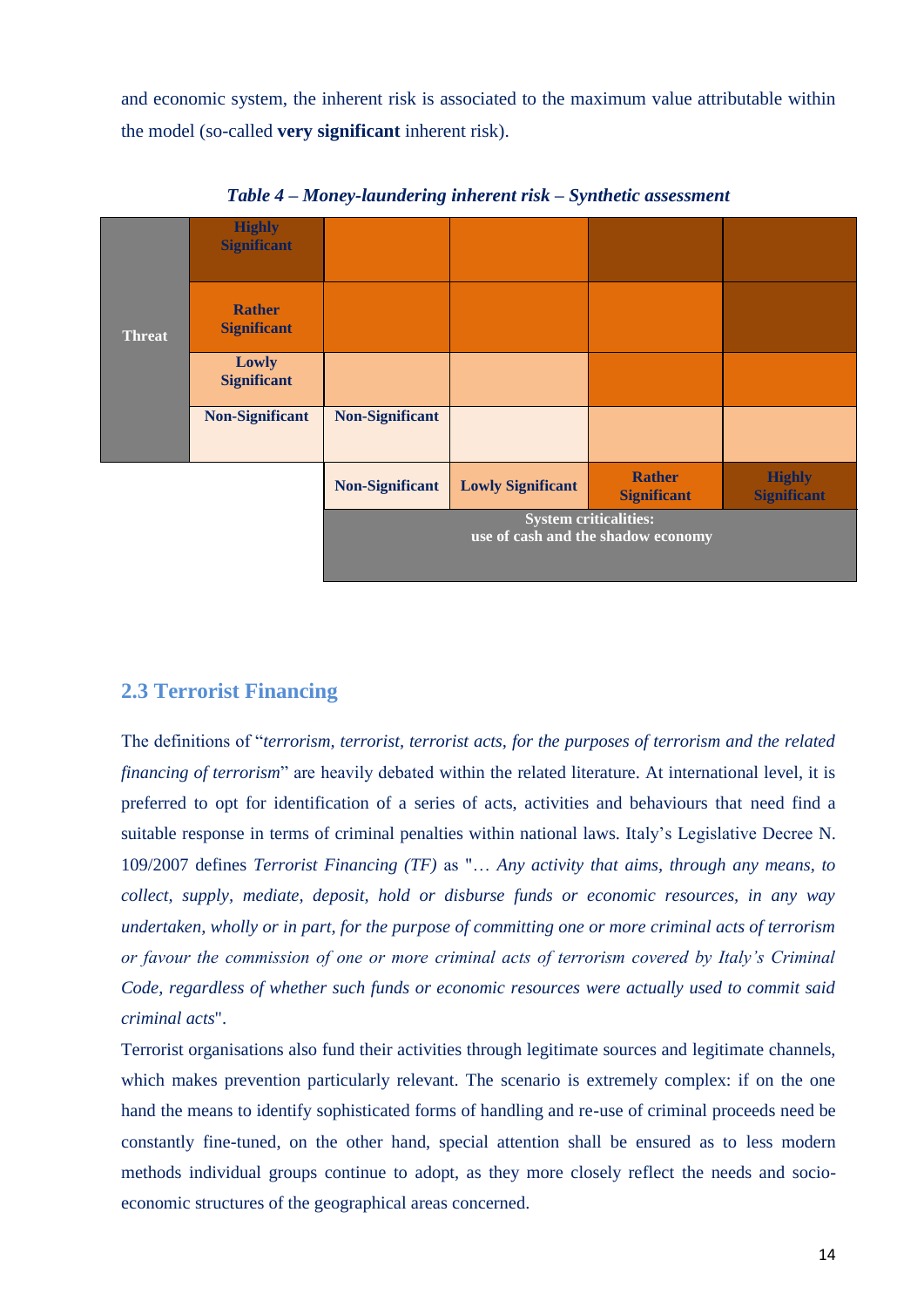### **2.3.1 Context analysis – Terrorist threat evolution**

**Domestic terrorism.** Italy's current socio-economic environment addresses, *inter alia*, other critical issues connected to job insecurity, illegal immigration and protests to major works realisation. Significant increase has been identified in terms of counter-information and initiatives of protest, often characterised by violence, with wide participation by anarchist groups. As far as Red Brigades terrorism is concerned, in a long-term perspective it is worth taking into due consideration propaganda activism by small-scale and minor circuits of Marxist-Leninist extremists committed to preserving the memory of past armed struggles.

More concrete and topical is the threat related to anarchic-insurrectionist groups inclined to promoting, rather than a top-down organisational structure, the creation of "informal groups", "affinity groups", which – as "self-managed stand-alone units" – carry out "direct action", namely "immediate and destructive" attacks against the State and capital.

The main threat is represented by Italy's Informal Anarchist Federation (*Federazione Anarchica Informale-FAI*) / International Revolutionary Front (*Fronte Rivoluzionario Internazionale – FRI*), which might newly manifest itself via violent operational modes. The recent anarchist trend aims at internationalising insurrectional conflicts to share the fight carried out by groups operating in Countries traditionally affected by libertarian radicalism. In recent years, several investigations have been carried out into *FAI* operational cells, which led to the arrest of several anarchic-insurrectionist individuals. We may not, therefore, exclude that anarchic-insurrectionist terrorism will persist in Italy in the near future. Over 2013, the trend relating to acts of violence based on such threat, as well as the signals of trans-national coordination of area groups, confirmed levels almost comparable to previous years. On the other hand, evidence of collaboration between anarchists and organised crime groups was not identified. The extreme right-wing scenario is very fragmented and currently does not reveal specific terrorist. In summary, the following findings are identified:

- **Domestic terrorism: Red Brigades matrix –** No elements worth signalling, no relevant information evidence, no judiciary findings. Hence the related terrorist financing risk is assessed as non-significant;
- **Anarchic-insurrectionist area**  It is estimated to express a lowly significant terrorist threat. In this regard, the low operational profile actions suggests reduced need to raise funds and, consequently, a non-significant risk of funding;
- **Right-wing extremist groups** At present, experts assess such terrorist threat as nonsignificant.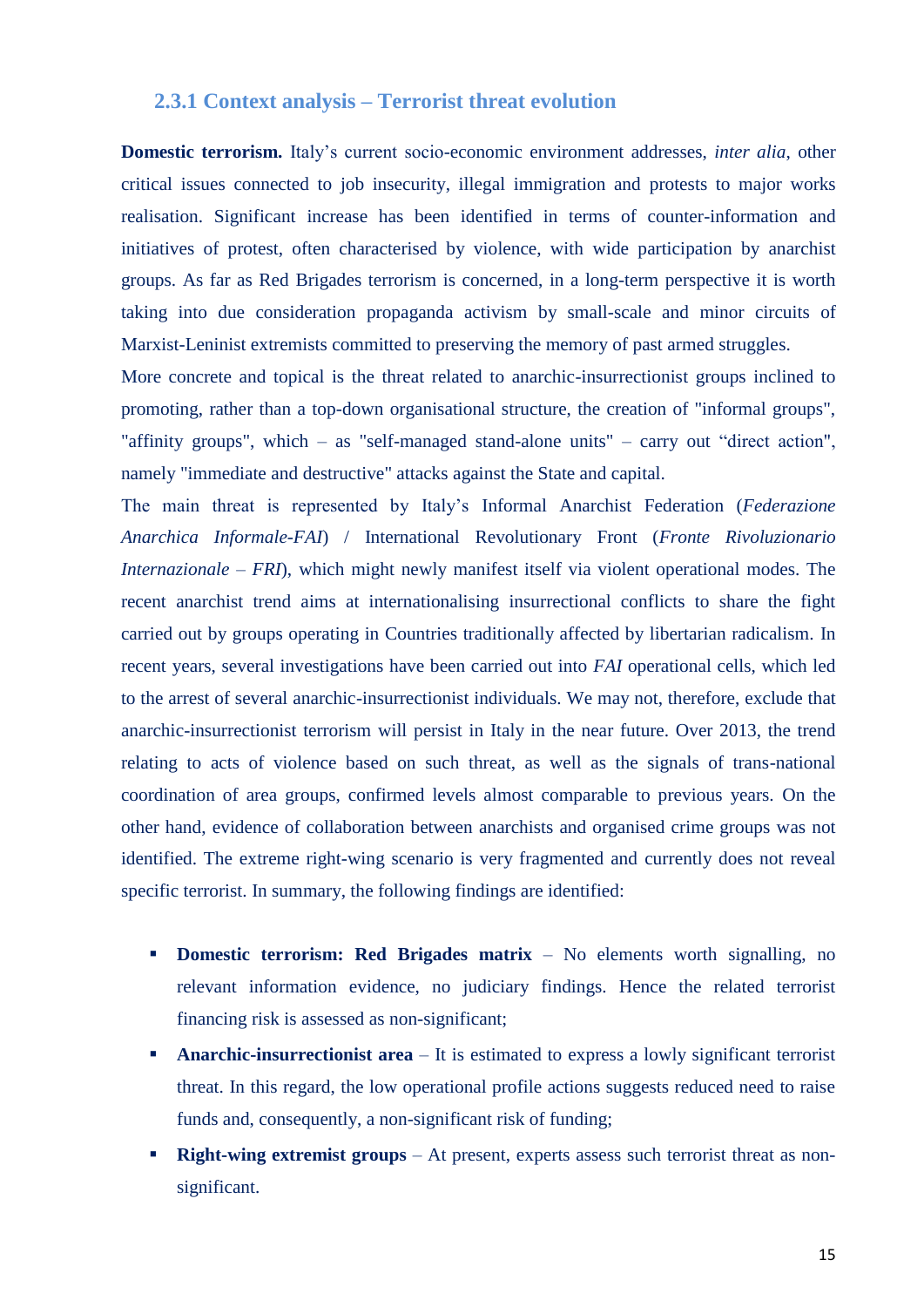**Religious terrorism** – The evolution of the Al-Qaida terrorist threat reveals significant evidence at national level, based upon investigations conducted between end-1990s and 2007 which highlighted, *inter alia*, structured Jihadist networks linked to Al-Qaida also actively recruiting militants addressed to Jihad contexts and training camps.

The gradual military decline of *Al-Qaida Core*, namely the historical core of the organisation founded by Bin Laden, has over the years coincided with dynamism of regional affiliate organisations (*Al-Qaida in Islamic Maghreb/AQIM, Al-Qaida in the Arabian Peninsula/AQAP, Al-Qaida in Iraq/AQI*) or ideologically contiguous affiliate organisations (*Islamic State of Iraq and the Levant /ISIL*, *Al-Shabaab, Boko Haram*).

At the same time, Al-Qaida propaganda in the Web has continued to be a primary source of inspiration and incitement to Jihadist terrorism, aiming to proselytism both in contexts affected by Arab-Israeli tensions and conflicts and among Muslims in the West – the latter incited (in the name of individual Jihad) to join battle sets or perform direct attacks in terrorists' Countries of residence. Since 2007, also in Italy, CFT has steered towards individual terrorists and microgroups, lacking specific links with structured organisations, often self-radicalised in the Internet. At this stage, the threat of Jihadist terrorism in the Country as in the rest of Europe is mainly related to: events in Northern Africa (widespread activism of Salafi-Jihadist movements) and the Middle East; the evolution of the Syrian crisis; and the growing phenomenon of so-called *homegrown* extremism – i.e. Muslims born or raised in the West, including converted Muslims. That said, **religious terrorism threats are considered lowly**  significant in Italy<sup>18</sup>.

**Non-religious terrorism** – Currently the activity of non-religious terrorist organisations, most of which have nationalist or separatist agendas (Basque Euskadi ta Askatasuna/ETA; Sri Lankan Liberation Tigers of Tamil Eelam/LTTE; Kurdish Partiya Karkerên Kurdistan – PKK/KCK), represent a non significant threat in Italy. The following table illustrates the above described elements.

**.** 

**<sup>18</sup>** The assessment was made ahead of recent Islamic terrorist events.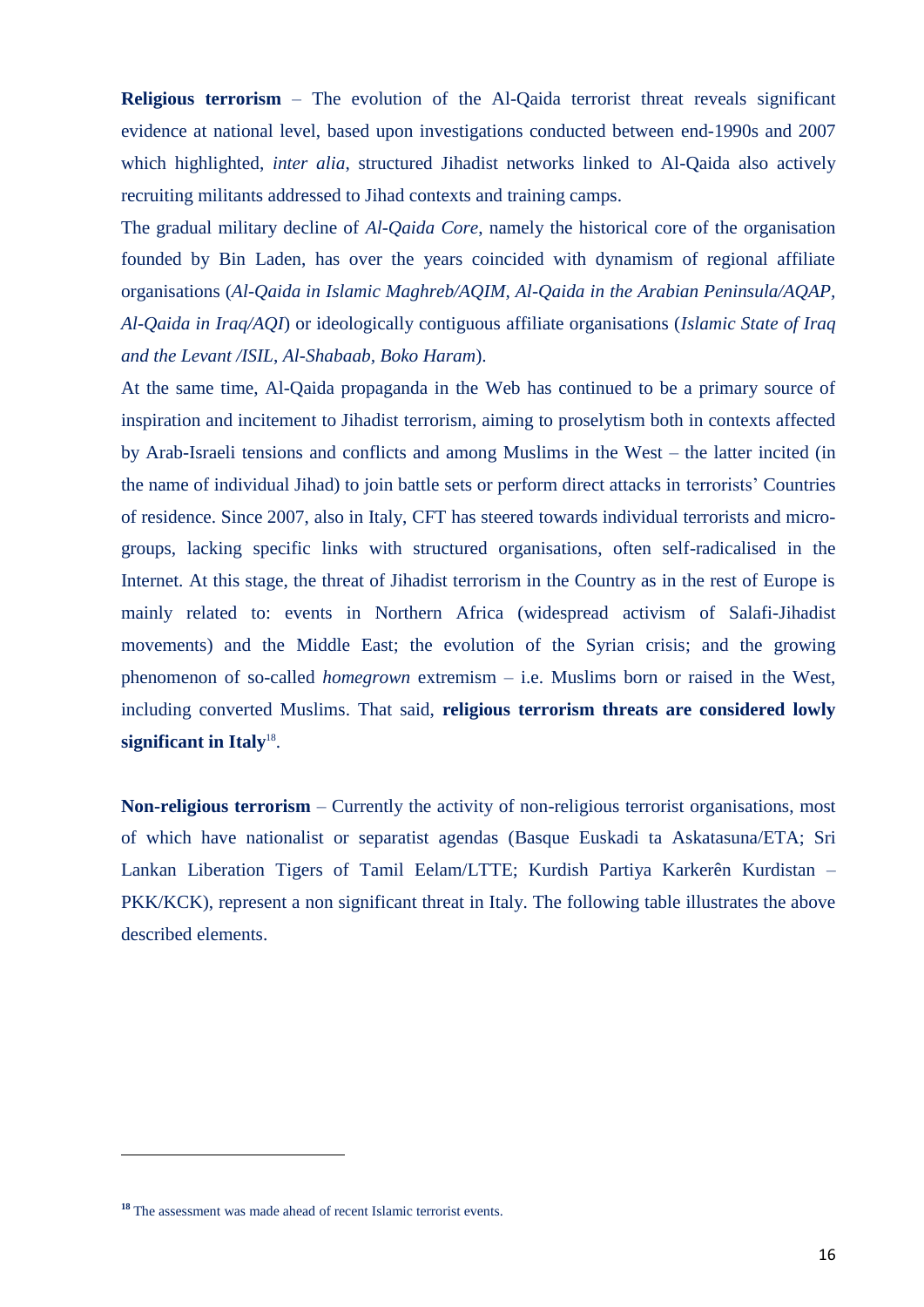| <b>Threat</b>                     | Appreciated / Perceived relevance<br>of terrorist threat |  |
|-----------------------------------|----------------------------------------------------------|--|
| <b>Domestic Terrorism</b>         |                                                          |  |
| a. Left-wing eversion             |                                                          |  |
| a1. Red brigades area             | <b>Non Significant</b>                                   |  |
| a2. Anarchic-insurrectionist area | <b>Lowly Significant</b>                                 |  |
| b. Right-wing eversion            | <b>Non Significant</b>                                   |  |
| <b>International terrorism</b>    |                                                          |  |
| c. Religious terrorism            | <b>Lowly Significant</b>                                 |  |
| d.Non-religious terrorism         | <b>Non Significant</b>                                   |  |

## *Table 5 – Terrorist threat relevance*

## **2.3.2 Origin, transfer and use of funds**

**Origin of funds***.* With regard to identified financing terrorism methods, the data and specimens so far emerged from in-depth analysis carried out in Italy by relevant police forces reveal different ways of supporting terrorist activities that, although converging towards the same goal, are attained through both lawful and unlawful activities.

As far as **lawful activities** are concerned:

- **a)** Profits and gains derived from activities carried out by Small and Medium Enterprises (SMEs) constituted and operating in various economic sectors, used as sources of legitimate income declared, in whole or in part, to relevant tax authorities.
- **b)** Donations by members of the Islamic community to charities, which as detected occasionally make a distorted use of parts of the sums received.
- **c)** Remittances from migrants, who have always needed to reach out a share of their earnings to their home countries in order to support their own families.

Remittances are predominantly based upon the use of the money transfer circuit, which enables transferring large amounts of money everywhere at low costs.

Furthermore, besides regular financial and banking intermediaries, there are also pseudo banking systems offering an alternative to official channels for transferring money, also of illicit origin – i.e., the so-called Informal Value Transfer Systems (IVTS), namely service companies and/or individuals without the required specific authorisations, which:

 are favoured by migrant workers, especially those without a residence permit, by reason of non-compliance with obligations in force for identification of the customer requesting the operation; and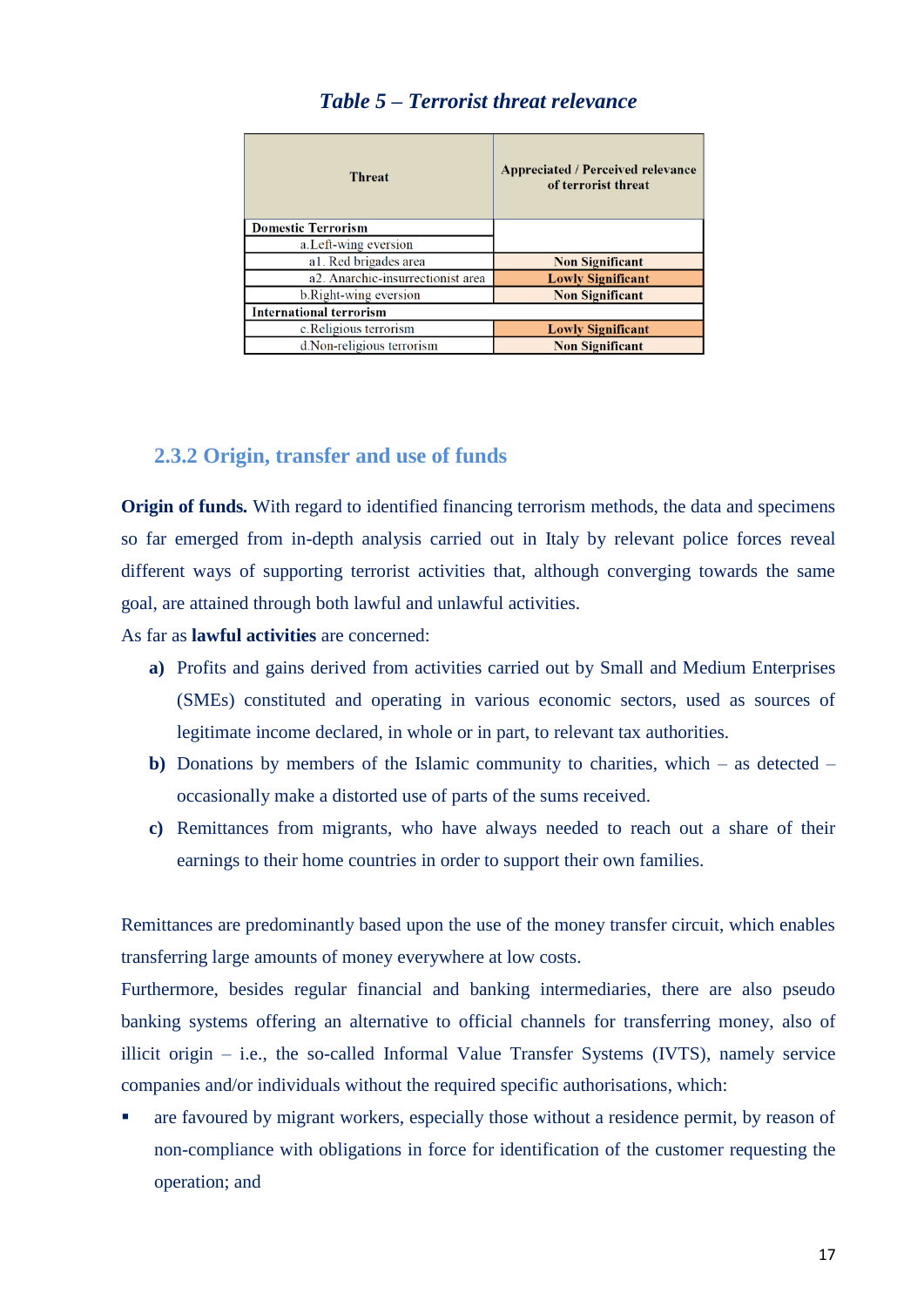provide essentially trust-based services consistent with the needs of immigrants and traders settled in other Countries.

**Unlawful activities** range from drug trafficking to aiding and abetting illegal immigration, counterfeiting of trademarks, exploitation of illegal labour, unlawful betting collection, and illegal exercise of financial activity.

The conducts emerged as to terrorist financing primarily highlight the use of illegal economy circuits (e.g., drug trafficking) to raise the resources necessary to fulfill terrorist organisations' operational needs. It is also worth noting the circumvention of provisions relating to illegal immigrants in order to provide, upon payment, false permits to work in Italy. Among other less frequently identified modes: acquisition and receiving of stolen motor vehicles justified by way of lease financing to export/sell them in exchange of large amounts of money, receiving of forged documents and stolen goods, and trademark counterfeiting.

**Transfer of funds: Patterns** – The need to identify the originator of each transfer of funds remains a priority, and measures' effectiveness mainly depends on active collaboration between the financial and the banking sectors within the phenomenon prevention phase, mainly through CDD, record-keeping and reporting of suspicious transactions obligations. Following and assembling seemingly unconnected information that proves related to complex financial transactions may be crucial to understand how terrorists obtain and transfer the funds necessary for their activities and identify the leaders and members of groups linked to terrorist activities.

#### **Funds collected within the national territory** may either

- **a) remain in the national territory** In this case, the flows generated in Italy fuel terrorist activities taking place in the Country  $-$  i.e. typically anarchic-insurrectionalist groups, such as *FAI*;
	- or
- **b) be transferred abroad** In this case, the flows generated in Italy fuel terrorist activities developed outside national borders. In line with typologies identified and highlighted at international level, investigations revealed such flows are transferred abroad through money transfer, payment remittance and cash courier circuits. This threat is assessed as "lowly significant".

**Funds raised abroad and transferred to Italy** – Flows generated abroad do fuel organisations (more rarely, individual terrorists) that are active nationwide. This form of financing is less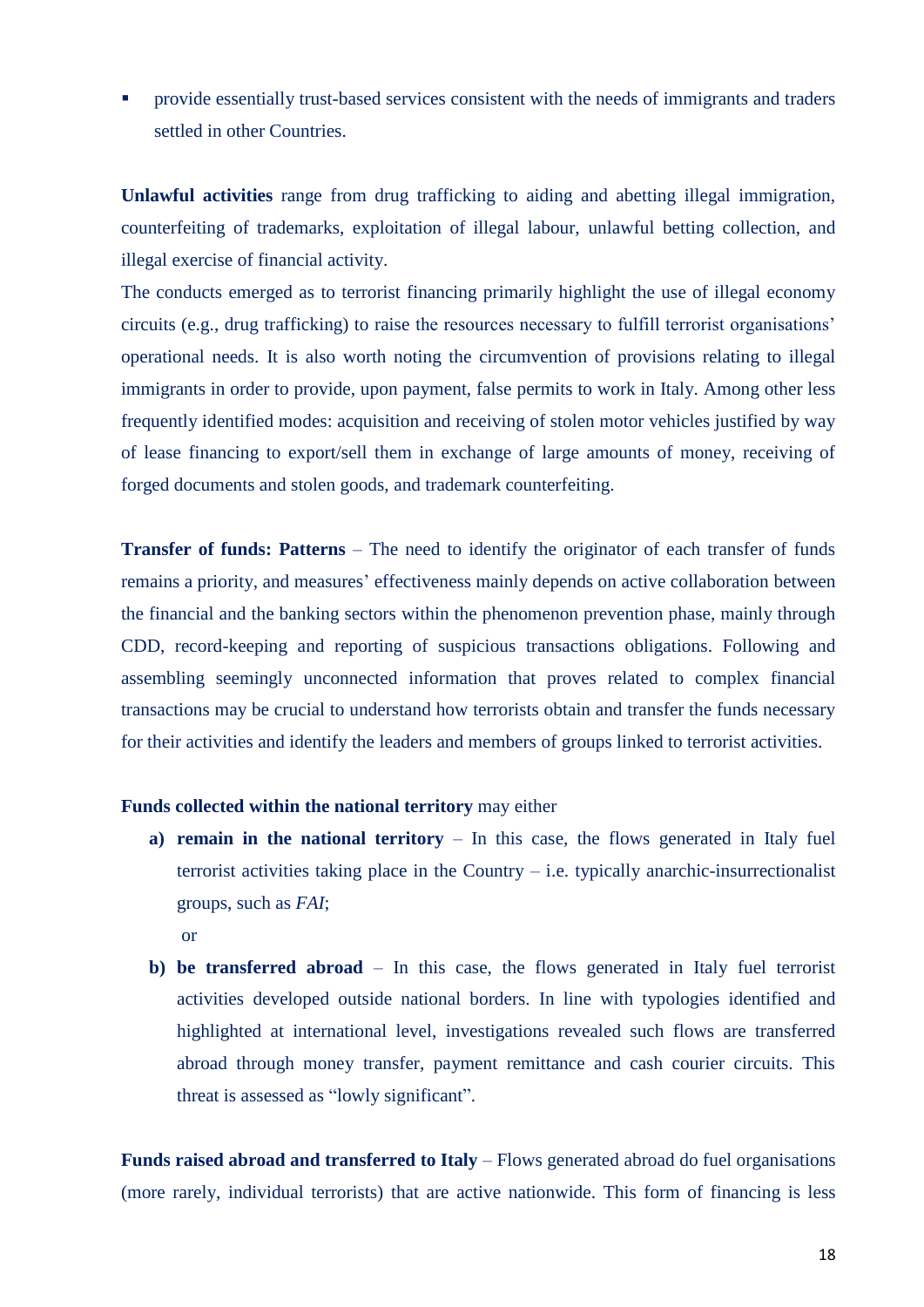frequent in Italy as, on the one hand, tracing flows is more effective and, on the other, it is generally easier to find resources within the Country rather than import them from less developed economies. Eventually, findings also reveal **funding from sources located abroad and addressed to terrorist organisations and/or individual terrorists working abroad** which, however, threaten western countries' interests. This is the case of cash flows feeding Al-Qaida related organisations/networks actively operating within Jihadist areas (e.g., Iraq or Afghanistan), where military forces are deployed or national interests are threatened by possible terrorist attacks. Amongst the mentioned categories of fund transfers (national/foreign origin; retention within national borders/transfer abroad), the first three may be subject to national authorities intervention, as *ad-hoc* preventive and repressive activities may be implemented to mitigate the associated financing risks. Conversely, the fourth category may require synergistic actions at supranational level.

**Use of funds** – Cash flows tracing by Italian authorities reflects the difficulty of ascertaining the actual causal links between transfers of funds and the financial support provided to criminal/terrorist organisations, notably when operating within foreign Countries – i.e. difficulty connecting cash to specific uses by individual terrorists and/or terrorist groups. Those using money to finance terrorism do not always hide and transform the resources intended to be allocated for the given purpose, they rather seek to hide and conceal the ultimate aim they pursue through those resources.

## **2.3.3 Conclusions: Synthesis assessment of Italy's inherent risk of terrorist financing**

#### It is worth differentiating between the *terrorist threat* and the **terrorist financing threat**.

Only the latter, assessed in 2014 as lowly significant**,** is analysed within this document. Furthermore, in light of the very significant vulnerabilities affecting Italy's socio-economic system, the final assessment ascribed to the **inherent risk** is however "**rather significant".**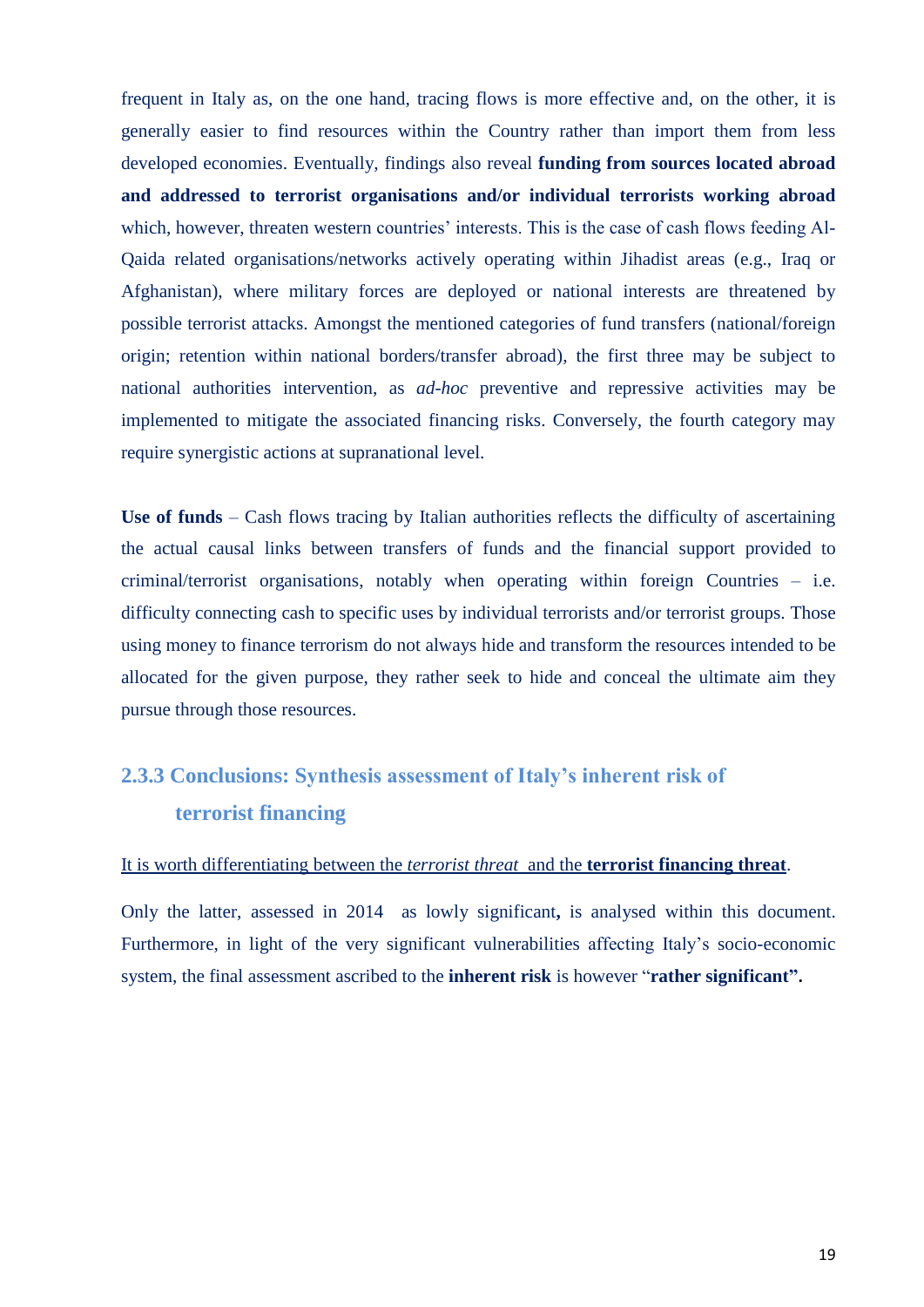

## *Table 6 – Synthetic evaluation of TF inherent risk*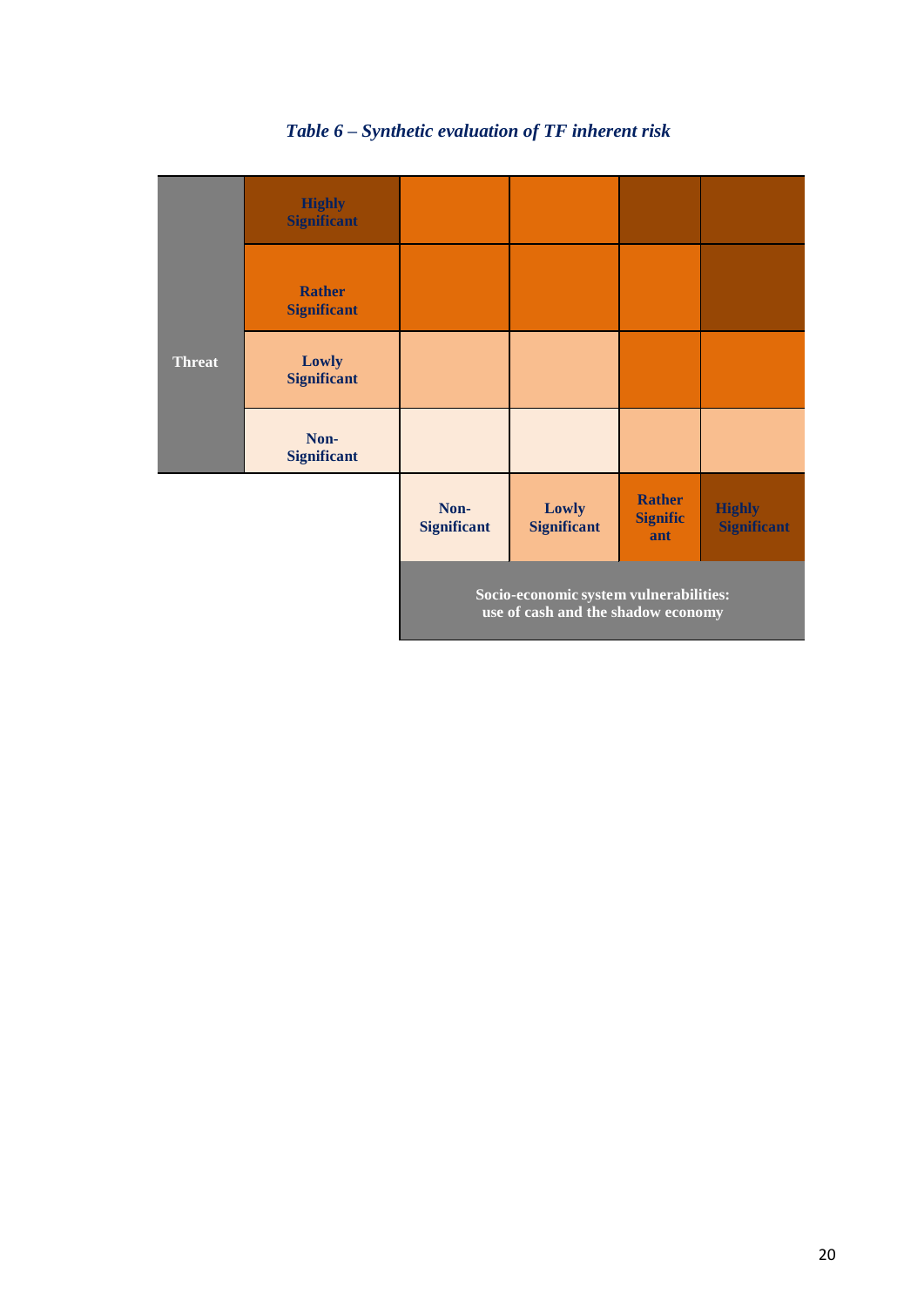### **3. ANALYSES OF VULNERABILITIES**

The analysis of vulnerabilities was conducted by breaking down the overall system into the following phases: prevention, investigation, and repression. The analysis is common both to money laundering and terrorist financing, except for safeguards specifically designed to counter the latter phenomenon. As a whole, the **preventive and countering system appears as adequately responding** to the threat that the proceeds of criminal activities can be reinserted into the financial and economic system.

### **3.1 Preventive safeguards**

Within Italy's preventive system, the analysis includes safeguards applied by relevant obliged entities, analysis of legal persons and trusts' transparency, cross-border checks, and suspicious transaction reporting. As to obliged entities**,** the vulnerability analysis is performed for the sectors obliged to implement anti-money laundering legislation according to their respective ability to fulfill the obligations set out therein and the risks specific to their operation. As to oversight, the methodology provides that, in the absence of implemented supervision, the maximum ranking shall be automatically assigned to vulnerabilities.

With respect to the overall anti-money laundering preventive system, the analysis primarily focuses on three pillars:

• Customer Due Diligence (CDD);

**.** 

- Registration of significant relationships and transactions. In the case of Financial Intermediaries (FIs), such registration is carried out within the Unified Computerised System (*Archivio Unico Informatico – AUI*);
- Suspicious Transactions Reports (STRs).

Whereby possible, also profiles related to organisational structure and internal controls are here analysed. For some subjects<sup>19</sup>, current legislation only imposes the obligations of suspicious transactions reporting, but not CDD and registration obligations.

## **3.1.1 Safeguards enforced by obliged entities**

**<sup>19</sup>** E.g., Public Administration offices; gold import/export and sale; antiques trade; auction houses and art galleries, etc.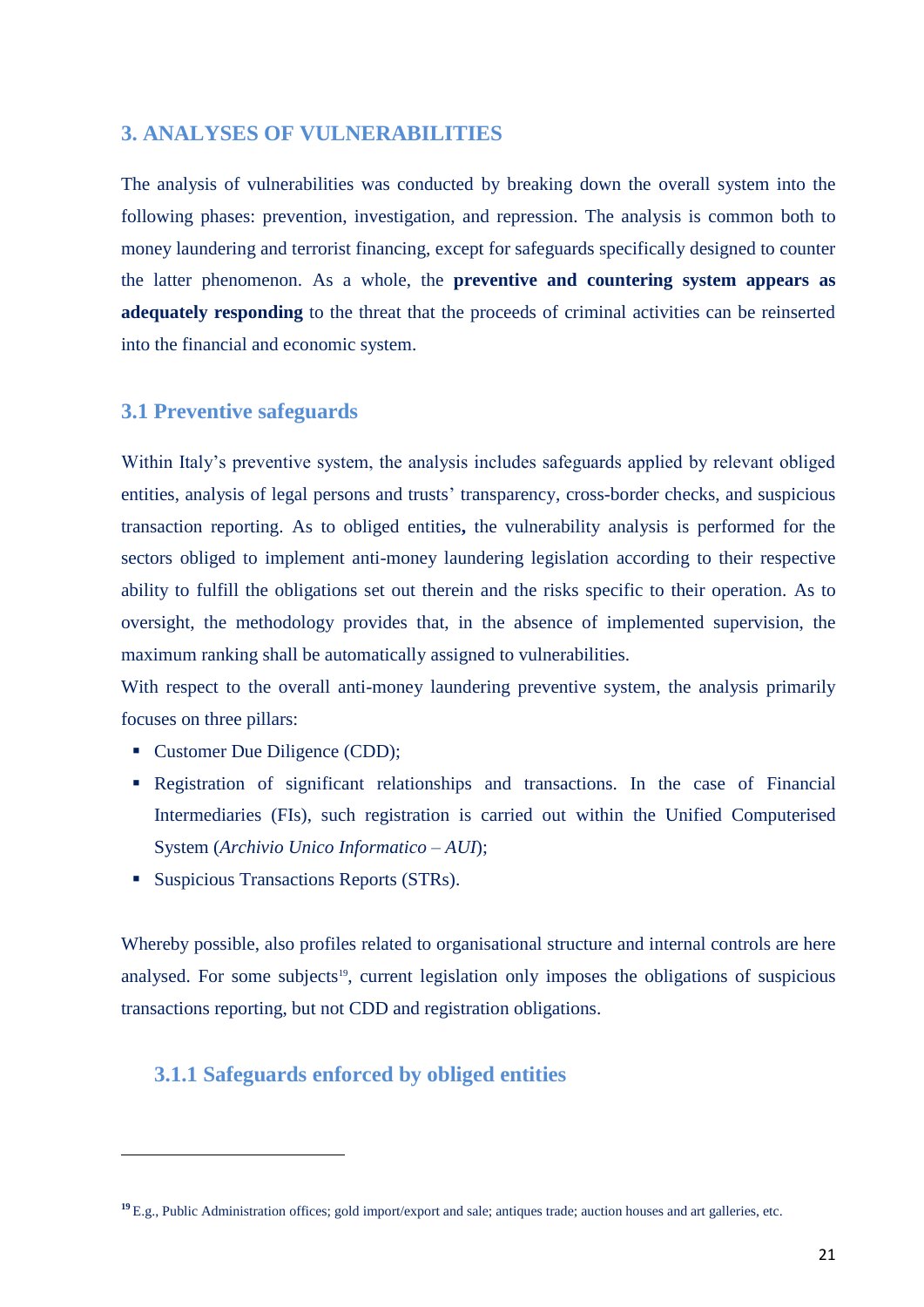**Safeguards enforced by obliged parties –** Anti-Money Laundering (AML) safeguards are unequally applied by the private sector. Such heterogeneity, revealed by uneven active collaboration, determines different impacts on the system depending on the scope of activity of each category.

The private sector has been analysed on the basis of two dimensions: the operational dimension, related to structural characteristics and activities performed (so-called "specific risk"), and the dimension related to vulnerability within the application of anti-money laundering measures. Joint evaluation of the two areas enables appreciating vulnerabilities within the risks identified (i.e. relative vulnerability).

#### With regard to **financial intermediaries**, it is worth underlining that:

- a) Delays in the implementation of measures aimed at fulfilling **CDD** obligations are more frequently identified within banks, as well as intermediaries in the securities market (*SIM*s and, mainly, *SGRs*). In particular, brokers should on the one hand solve residual problems of identification and verification of the so-called beneficial owner and, on the other hand, fully internalise the so-called Risk-Based Approach (RBA) in order to modulate both the extent and depth of obligations related to the concrete moneylaundering risk linked to the customer;
- b) Failure to comply with requirements on **record-keeping and registration** of transactions within the *AUI*, such as: omitted or belated registrations; duplication or incorrect attribution of motives and/or ownership of operations; failure or misrepresentation of personal data. In most cases, dysfunctions are connected to technical-procedural problems; in some cases, conversely, violations are related to the obligation to retain the information collected to fulfill the CDD requirements.
- c) Infrequent anomalies (and related only to banks and finance companies) concerning restrictions on the use of **cash** and bearer bonds.
- d) **Weaknesses** have been identified **within proceedings aimed at evaluation and reporting of suspicious transactions** also within banks and on the occasion of inspections on SGRs and EMIs/Payment Institutions.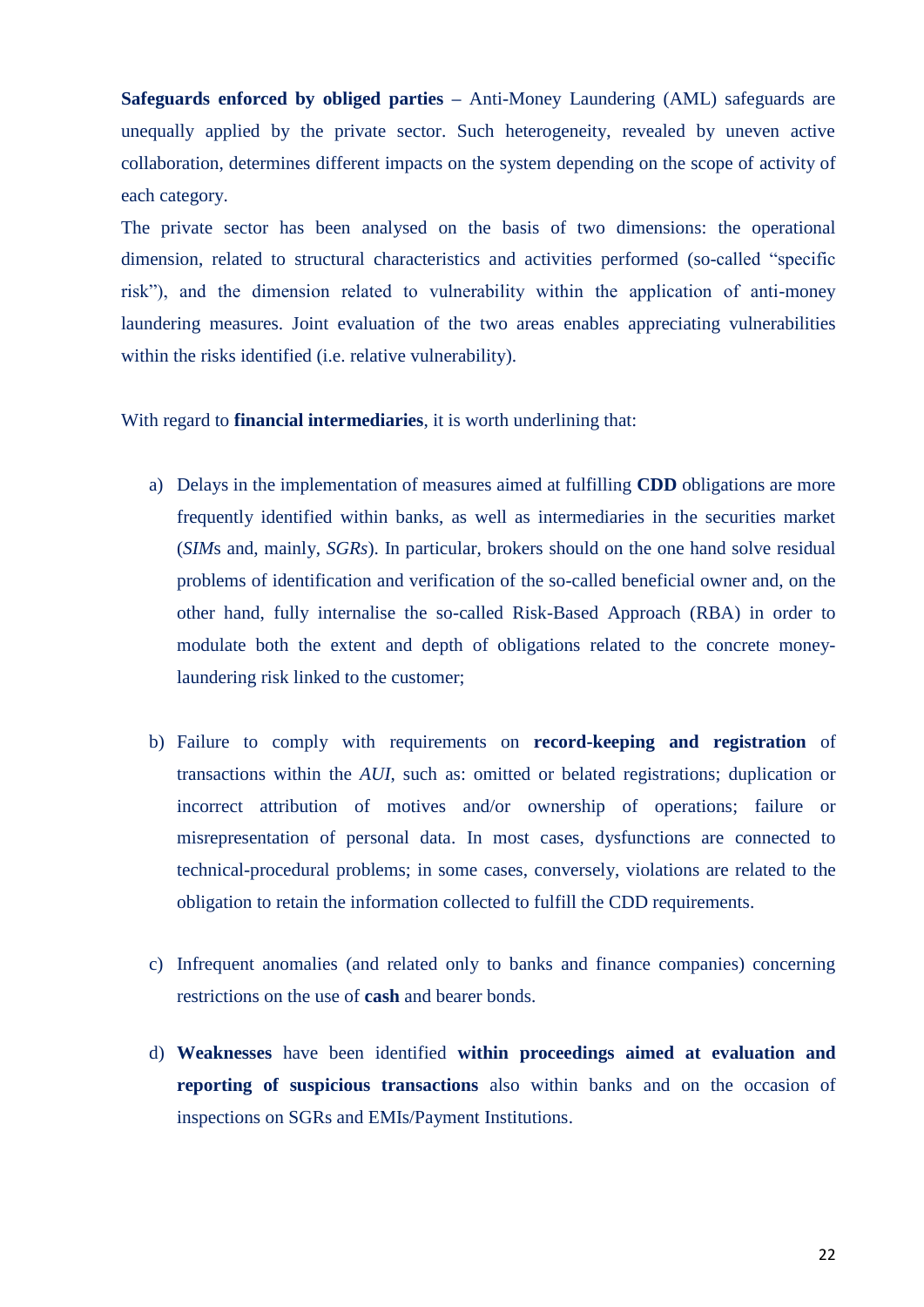As follows some remarks on the vulnerabilities identified within different categories of obliged entities.

**Banks and** *Poste Italiane* are characterised by high operational risks: sector size, wide array of activities carried out, use of cash, and interconnection with foreign financial systems make them very exposed to the risk of being used as a tool for money-laundering and/or terrorist financing. Sector safeguards, which also benefit from pervasive prudential supervision mechanisms, help reduce such risks: incisive oversight and level of awareness of the phenomena addressed (i.e. active collaboration is an indicator) positively affect the ability to apply averagely appropriate measures provided for by sector legislation. Hence, a rather significant vulnerability level is identified.

Adequate safeguards are also present for **real estate brokerage companies (***Società di Intermediazione Mobiliare* **–** *SIM***), asset management companies (***Società di Gestione del Risparmio* **–** *SGR***), and investment companies with variable capital (***Società d'Investimento a Capitale Variabile* **–** *SICAV***)** and non-bank financial intermediaries as per Articles 106-107 of Italy's Consolidated Banking Law (*TUB*), with respect to a relevant, though not maximum, operational risk.

The analysis of activities performed by *Cassa Depositi e Prestiti (CDDPP)* **and by entities laid down in Article 10(c.2)(a), (b), (c) and(d) of Legislative Decree N. 231/2007,** and the nature of the subjects to which they provide their services do not reveal specific areas exposed to money-laundering and/or terrorist financing risks. The safeguards in place indeed appear to be adequate**.** As far as the **insurance sector** is concerned, it is appropriate to differentiate insurance companies from insurance intermediaries, identifying their respective specific risk profiles (higher for enterprises) and vulnerabilities (higher for intermediaries), as intermediaries are currently overseen via group policy scrutiny rather than via direct supervision. Albeit with the mentioned differences, in both cases the assessment on relative vulnerabilities is: **lowly significant**. The life insurance sector is rich in products with substantial medium-term investment purposes, with low prevalence of social security products.

In light of their operational activity related to "shielding" property and ownership rights, **socalled static trusts** are associated to high risks. The sector is watched over by authorities, yet further strengthening is required in terms of implementation of existing safeguards. As such, the **overall assessment of relative vulnerability is: very significant.**

Very significant relative vulnerability is also identified for **Electronic Money Institutions (EMIs) and Payment Institutions (PIs)**, essentially due to the relevant EU regulatory framework that enable agents, through free provision of services and relocation processes, to operate in our territory without adequate regulatory and control frameworks. As a matter of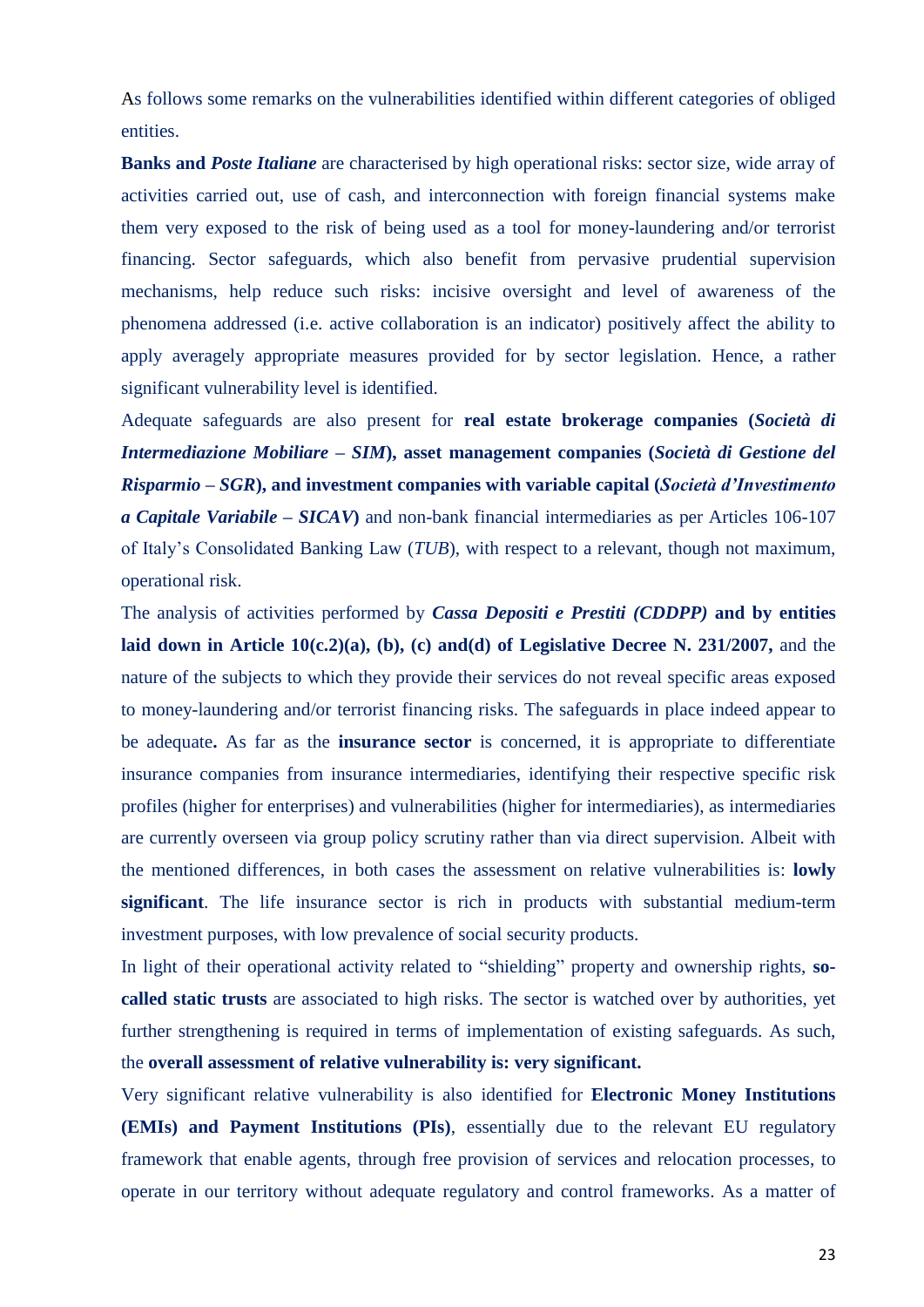fact, investigations confirmed this distribution network fails to provide adequate barriers against illicit financial flows.

#### **BOX n. 1 – Money transfer circuit and money-laundering risks**

Money transfer business is closely linked to the large presence of migrant workers who send part of their earnings to own families living in their respective Countries of origin. While acknowledging the high financial inclusion benefits provided by money transfer activities, it is worth taking account, as identified at financial system supervisory level, of the evidently high money-laundering and terrorist financing risks connected with money transfer activities. Such risks stem from intensive/predominant use of cash and are linked to the service being deployed across the Country almost exclusively through "sale points". Safeguarding money transfer networks from money-laundering risks proves notably difficult, due to the distribution network composition (i.e. operators mainly active within the nonfinancial sector – e.g. travel agencies, bars, tobacco shops, service centres, and Internet cafes, call centres, and exchange offices<sup>20</sup>) and the nature of operations carried out (e.g. occasional transactions, transfer of low amounts apparently not deserving high attention, transfers of funds to Countries that lack robust anti-money laundering safeguards).

#### **BOX n. 2 – Electronic money and money-laundering risk**

The use of electronic money instruments has increased very markedly over recent years, also due to the policy aimed at combating use of cash.

The very features that make e-money instruments efficient and competitive versus traditional means of payments will also enhance their attractiveness in terms of illicit applications<sup>21</sup>. In the face of such risks, supervisory authorities have taken appropriate mitigation measures, pending a more restrictive revision of EU legislation.

Main market operators introduced thresholds both on the amount of balance available on each card, and

**.** 

<sup>&</sup>lt;sup>20</sup> This can help, e.g., pay attention to consistent transfers of fractional availability carried out via nominees.

**<sup>21</sup>** As follows, such characteristics:

Their management typically involves operators and intermediaries of various kinds, not all of them subject to controls or endowed with consolidated anti-money laundering "culture". In addition, information gathered on customers is fragmented amongst operators;

Due to the nature of prepaid funds, issuers may have less incentive to take complete and accurate information both on customers and the business relationship nature. As such, checks may be too costly, both in economic and procedural terms, not only for operators but also for customers;

Transactions are executed and funds are withdrawn or converted into cash much faster than through traditional channels. This can hinder adequate monitoring of flows;

Currently, cards are rechargeable and can be used indefinitely without geographical restrictions (thanks to international dimension payment circuits). Besides unlimited spending ceilings, they also enable moving funds anywhere and very easily.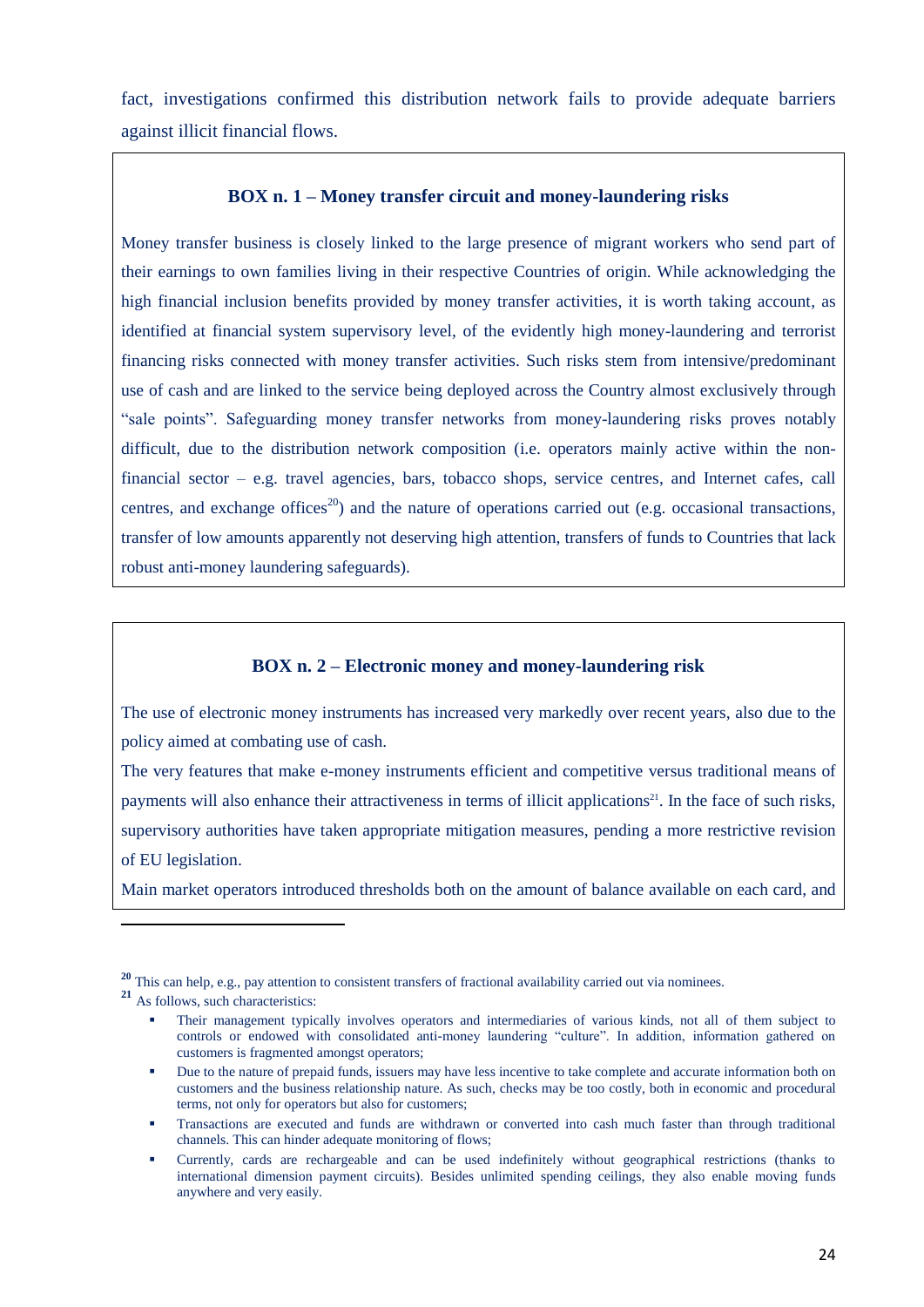With regard to **financial agents** (Article 128-*quarter*(1) of Italy's Consolidated Banking Law – *TUB*) and **credit intermediaries** (Article128-*sexies*(1) of *TUB*), incisive forms of control both in terms of access to the profession and performance of activities – together with the responsibility held by principal intermediaries and several and joint liability intermediaries in relation to financial agents conduct – contribute to curbing the specific risk, thus assessed as *medium*. The vulnerability level is deemed as lowly significant, as inspections revealed poor evidence. Therefore, such vulnerability is assessed as non-significant.

As to money-changers, the specific risk is negligible, due to the nature of operations and the low value (unit terms) of money change transactions. Vulnerability is rated as very significant, in application of the methodological rule which establishes that, in the absence of controls, vulnerability is automatically considered as maximum. The relative vulnerability level identified is therefore lowly significant.

**Professionals** generally do not fulfill preventive requirements, due to non-adequate *ad-hoc* training. Conversely, as adequate knowledge is necessary to such professional categories (notably in relation to subjective and objective elements of clients' operativeness), such gap results in very significant relative vulnerability for **notaries, lawyers, chartered accountants and accounting experts**. Besides, it is worth acknowledging the progress made by notaries both as to CDD obligations and active collaboration, which reveals a more satisfactory capacity to fulfill AML rules.

**Auditors of Public Interest Entities (PIEs)** are subject to pervasive oversight and reveal adequate safeguards and negligible specific risks. With reference to **other legal auditors** (enrolled within the Register introduced by Legislative Decree N. 39 of 27 January 2010), the recently established control system, although related to a high number of professionals, is characterised by wide-ranging and in-depth information collected to monitor adequate application of AML provisions. As such, relative vulnerabilities are assessed as non-significant. Apart from possible links with other professions associated to given levels of risk (i.e. chartered accountants), the activities performed by **labour consultants** do not reveal vulnerabilities specifically related to money laundering (rather to possible "irregular" labour). Within a **negligible risk context,** relative vulnerabilities are lowly significant**.** 

This risk analysis includes only some figures of non-financial operators, selected as per their related vulnerability to possible infiltration by organised crime, as identified upon investigation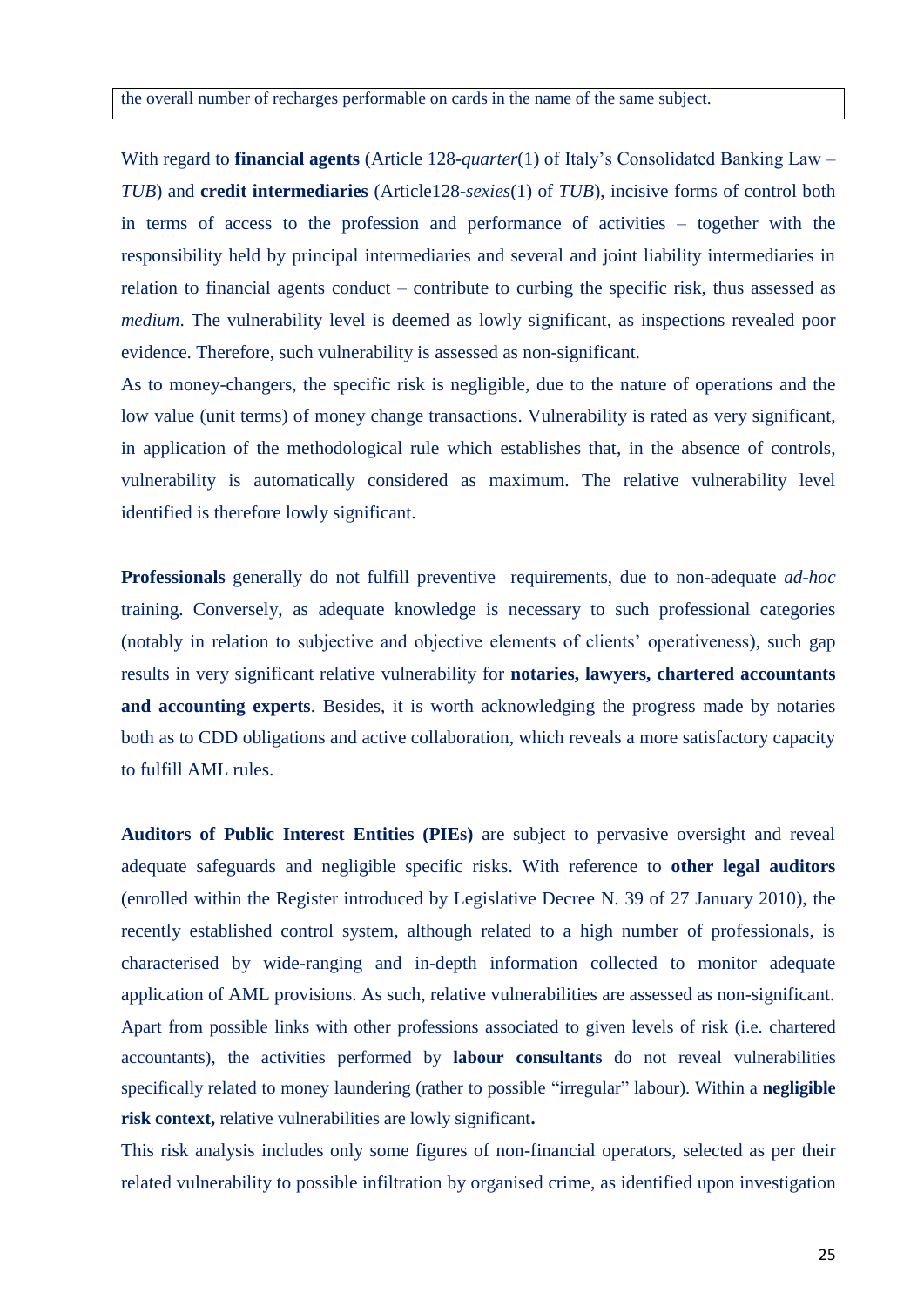evidence: betting and gaming operators, cash-for-gold shops ("*compro oro*"), and real estate agents.

Mafia's presence in the **betting and gaming** sector does not only concern illegal gambling; it also significantly encompasses some related legal activities. Hence, gaming typologies (not all falling within the scope of AML provisions) differ as to their specific risks and vulnerabilities. Among online gambling/gaming circuits, the platforms related to other EU Countries operating under free provision of services regime entail very significant vulnerabilities, as the related cash flows fully escape monitoring by authorities. Among gambling forms, it is worth recalling that so-called VLTs and fixed odds betting are easily usable within money-laundering operations.

The economic crisis led, among other things, to increased spreading of **cash-for-gold** shops ("*compro oro*") – i.e. heterogeneous category of operators currently subject to the sole obligation to report suspicious transactions. Several investigations confirm **cash-for-gold** shops' high operational risks and vulnerabilities, and recommends intensified safeguards.

Real estate is among ideal sectors for re-use of illegal proceeds from organised mafia crime and foreign illicit capitals. In terms of application of safeguards, although purchase/sale activities are detected by more mature categories, **real estate agencies** are not yet aware of their antimoney laundering role within such a high-risk context. Relative vulnerability is therefore highly significant.

Although subject to the obligation of reporting suspicious transactions, Italy's **Public Administration** is not here analysed; yet, some remarks are advisable. To date, the overall sector is not aware of its possible role in such area; such vulnerability is not insignificant if we consider the relevant role played by corruption and/or by areas highly attractive to crime (e.g. EU funding or public procurement).

### **3.1.2 Legal persons and trusts – Analysis transparency**

Both the analysis of property seized from criminality and investigative experiences show that criminal infiltration in businesses – although not generalisable across the national territory and all economic sectors – appears to be a relevant component of Italy's shadow economy. Mafias do not favour sophisticated corporate structures; conversely, they prefer limited liability companies in which they can conceal their own presence by means of nominees. Likewise, the system does not show significant intrinsic vulnerabilities in terms of transparency: stringent civil legislation on governance and comprehensive information retrievable (via notaries and chartered accountants) from the Register of Businesses shall ensure that problem of access to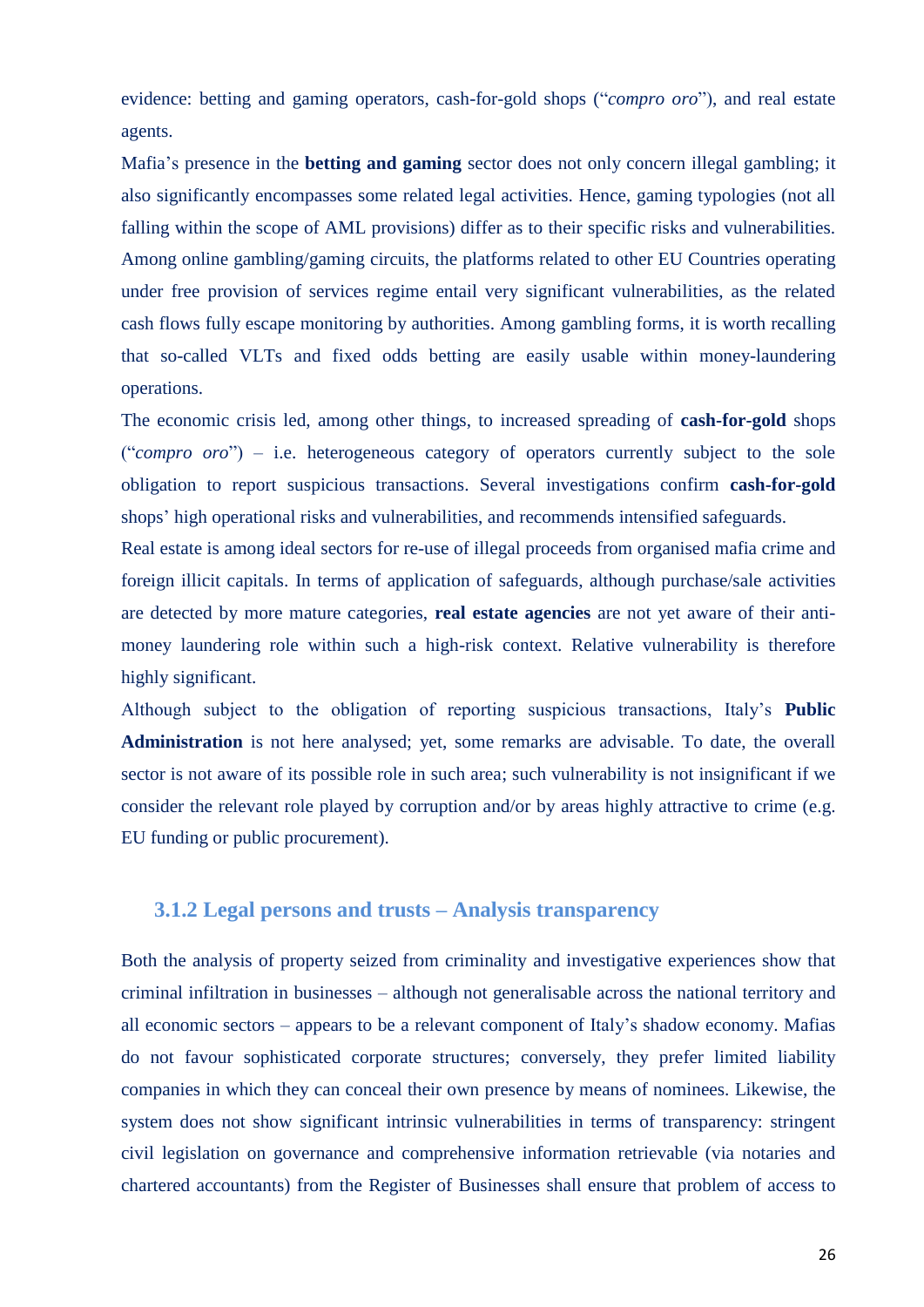information on beneficial ownership concerns approximately 1% of the 6 million registered businesses.

Possible residual opacity indeed is identified amongst **legal persons** with connections or tools that may conceal property (e.g. "national" trusts and fiduciary service companies) or foreign corporate entities, especially within jurisdictions that either allow for corporate anonymity or have no adequate information gathering forms, or are poorly/non collaborative toward information exchange requests.

The system's most significant vulnerability can thus be associated to deficiencies within CDD safeguards in place, along with specific significant risks, resulting in rather significant vulnerabilities.

**Trusts** are increasingly widespread in Italy, generating several transparency problems, due to lack of adequate regulation by Italian legislation, and progressive dissemination, across the Country, of subjects acting as trustees (not surveyed at all), as well as professionals – i.e., obliged entities. Again, trustees do not appear to be well aware that their role also includes complying with anti-money laundering obligations. Furthermore, investigations and suspicious transaction reporting analyses reveal frequent use of trusts for illegal purposes, in particular for committing tax offences, money-laundering, bankruptcy, market abuse, and concealing illegal assets generated by organised crime. All such elements lead to assessing that trusts are associated to maximum vulnerability (i.e. "very significant relative vulnerability").

#### **3.1.3 Cross-border controls**

Cross-border controls have considerable strategic relevance, in light of cash use in Italy and illegal incoming/outgoing capital flows, usually of Italian origin. Safeguards in place thus appear adequate.

#### **3.1.4 Analysis of Suspicious Transaction Reports (STRs)**

The process of STRs analysis is generally effective: significant increase in reports from obliged entities, albeit unevenly distributed among all categories, and improving quality of reporting provide Italy's FIU with fundamental information. Such asset is effectively managed through integrated IT systems and risk-allocation procedures. The rising importance of STRs within judicial proceedings can be a good indicator of such assessment.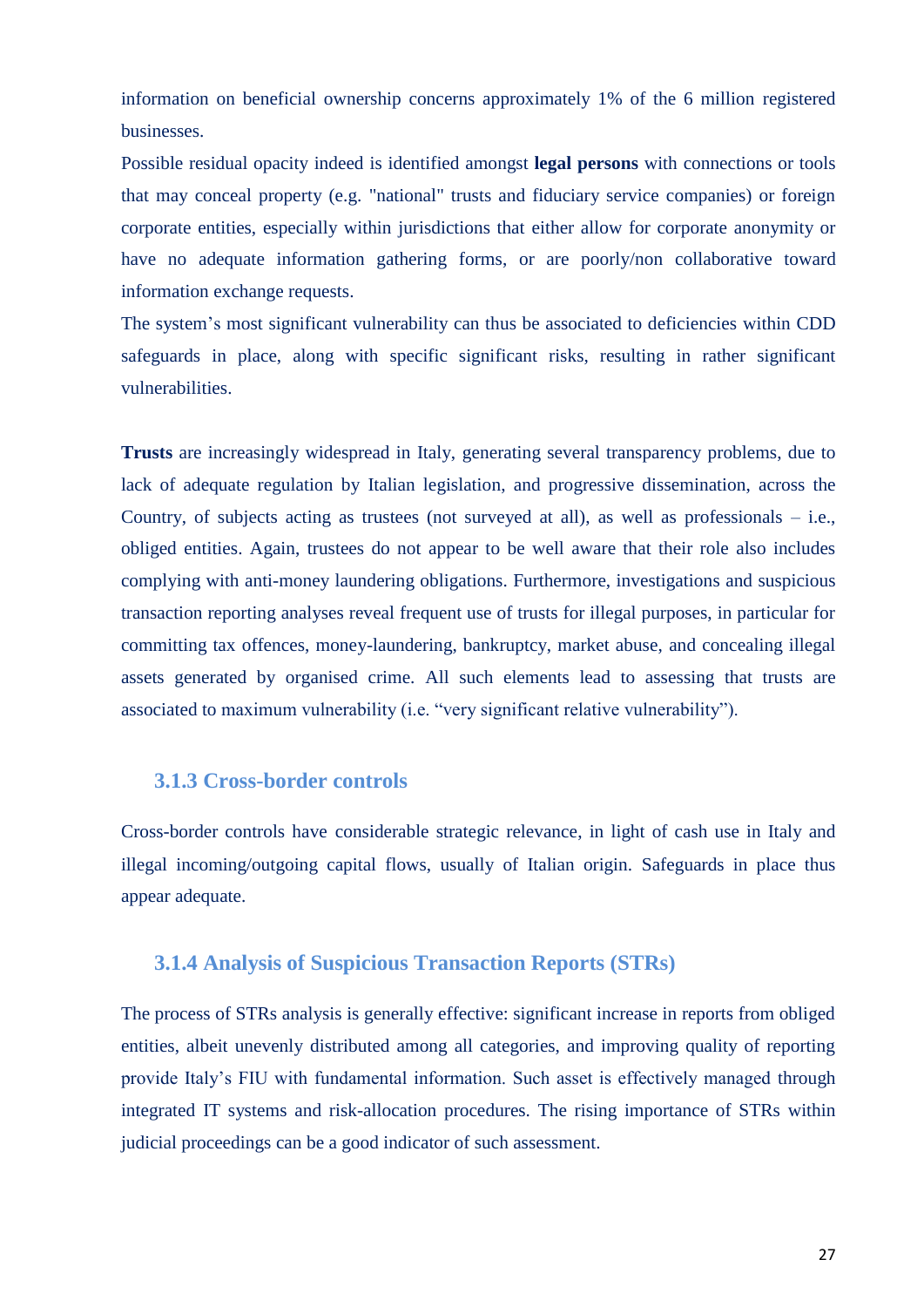### **3.2 Investigative safeguards**

**In-depth analyses of STRs** – STRs are also Italy's *Guardia di Finanza* and *Direzione Investigativa Antimafia* – *DIA* (Anti-Mafia Investigative Directorate) major information sources and assets, as highlighted by the significant number of reports related to criminal proceedings or considered of investigative interest. In-depth analysis of STRs is deemed as effective.

**AML investigative activities** – In general, judiciary institutions and tools contribute strong effectiveness to investigative actions (i.e. wiretapping, searches, undercover operations, cautionary measures, etc.). More pervasive investigative tools can then be utilised whereby money-laundering and/or re-use of illicit capital are connected to organised criminality. In light of the high number of investigations successfully completed – despite the persisting vulnerabilities – AML investigative activities can be assessed as generally effective.

**CFT investigative activities** – The investigation experience did not identify particular weaknesses having negative impacts on the effectiveness of CFT investigative activities, which therefore is assessed as effective. All investigative activities performed identified the absence of adequate cooperation from Countries experiencing socio-political or institutional instability – which practically resulted in restricting the scope of evidence gathering or falling back upon verification of other types of offences possibly related to terrorist financing.

Cooperation between Italian authorities is generally positive in both sectors and represents an asset, notably among those authorities traditionally engaged in combating these phenomena – i.e., Italy's Financial Intelligence Unit, *Guardia di Finanza*, relevant supervisory authorities, and the judiciary have effective cooperation channels also able to mitigate some regulatory shortcomings.

#### **3.3 Repressive safeguards**

**AML: capacity to sanction the authors of ML crimes** – Current Criminal Code provisions for money-laundering criminalisation – excluding punishability for those individuals participating in the related predicate offence(s) – do not suit today's scenarios, as they were introduced back in the 1980s and subsequently amended. Within the current environment, the proceeds of illegal activities are laundered in new ways.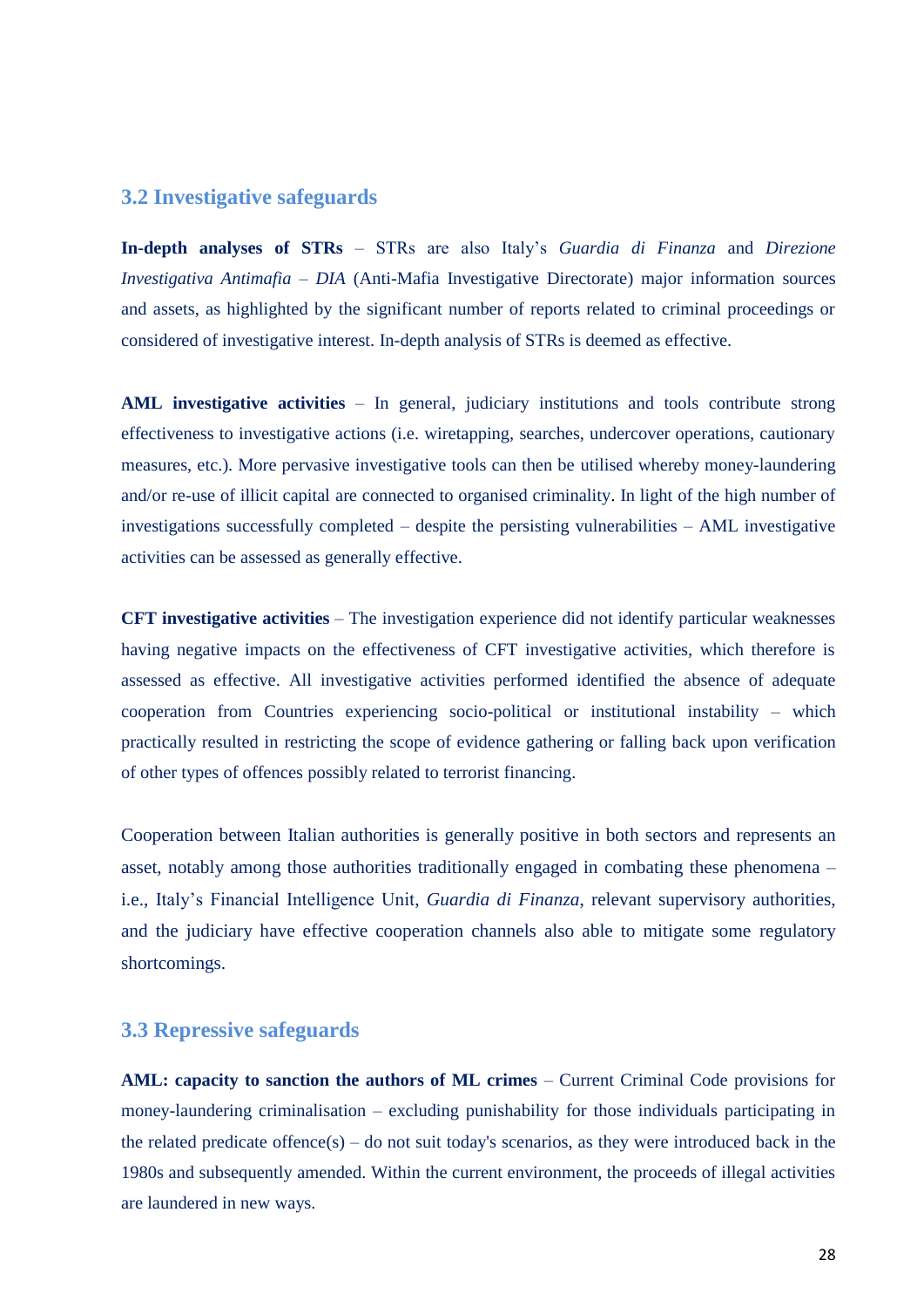Within the repressive experience on organised criminality, money-laundering often starts from participation by the author of the related predicate offence(s). Main difficulties arise in terms of assessment of money-laundering offences committed by third parties. From such point of view, the introduction of self-laundering instances would favour money-laundering punishability. Repressive safeguards are therefore affected by vulnerabilities assessed as rather significant.

**CFT: capacity to sanction the authors of TF crimes** – With reference to TF-related offences, the shortage of available statistical data does not allow for adequate assessment of the effectiveness of the sanctioning system set up by law. However, the experience of law enforcement bodies and, in particular, the impact deriving from difficult international cooperation lead us to assess the presence of rather significant vulnerabilities, although exogenous to our system.

**AML: Seizure and confiscation** – Preventive measures and specific regulations for the fight against organised crime provide massive capacity of aggressing criminal assets. The process is therefore considered effective.

#### **3.4** *Ad-hoc* **CFT safeguards**

**Freezing measures** – Italy's CFT system relies upon typical AML preventive, investigative and repressive activities, as well as application of specific measures arising from UN Security Council Resolutions 1267 (1999) and 1373 (2001) and relevant Community framework for implementation, with national integrations. At organisational level, the cornerstone for implementation of such measures is Italy's Financial Security Committee (FSC).

Over 2010-2012, all communications relating to the freezing of funds were made by financial intermediaries. In most cases, the freezing related to the failure to perform wire transfers or transfers of funds to/from listed subjects, or bank accounts frozen as a result of the listing. In some cases, international cooperation between FIUs enabled solving homonymy cases, thus avoiding freezing measures imposed on individuals actually not liable to punitive measures. The CFT system detects certain criticalities/vulnerabilities connected to professionals and nonfinancial operators' (DNFBPs) poor inclination to notify funds freezing measures.

**Non-profit sector** – In light of the sector heterogeneity, the TF preventive system does not operate through provisions directly addressed to non-profit entities, but indirectly through measures put in place by obliged entities  $-$  i.e., CDD and STRs. The evidence resulting both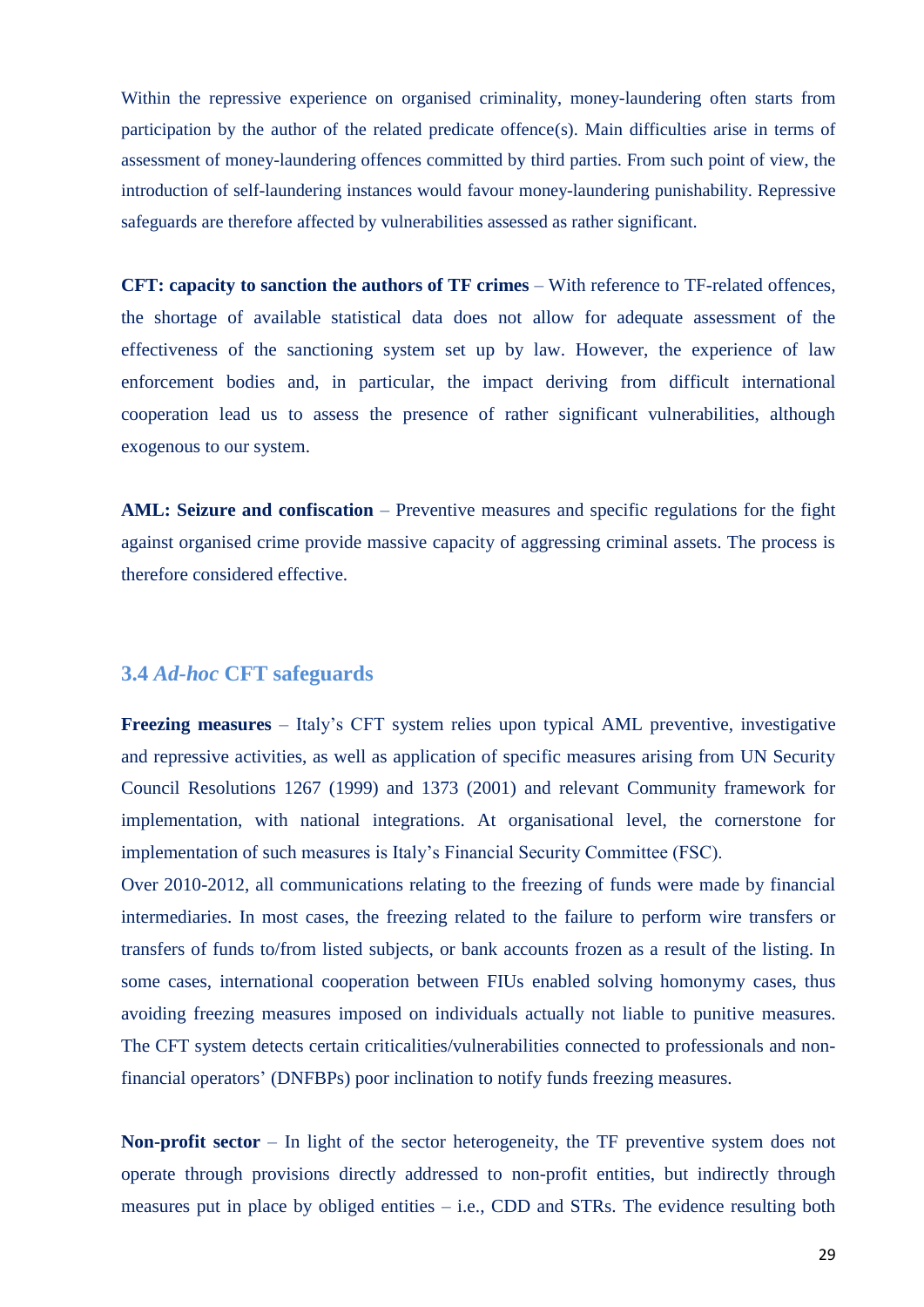from the analysis of STRs and investigative elements does not suggest Italian non-profit entities' involvement in TF activities currently poses a threat. However, the checks carried out by relevant public authorities are pervasive and provide an adequate level of transparency, although they cover different and multiple aspects. Consequently, the specific risk identified is negligible, and vulnerabilities are assessed as lowly significant. This results in **non-significant relative vulnerability.**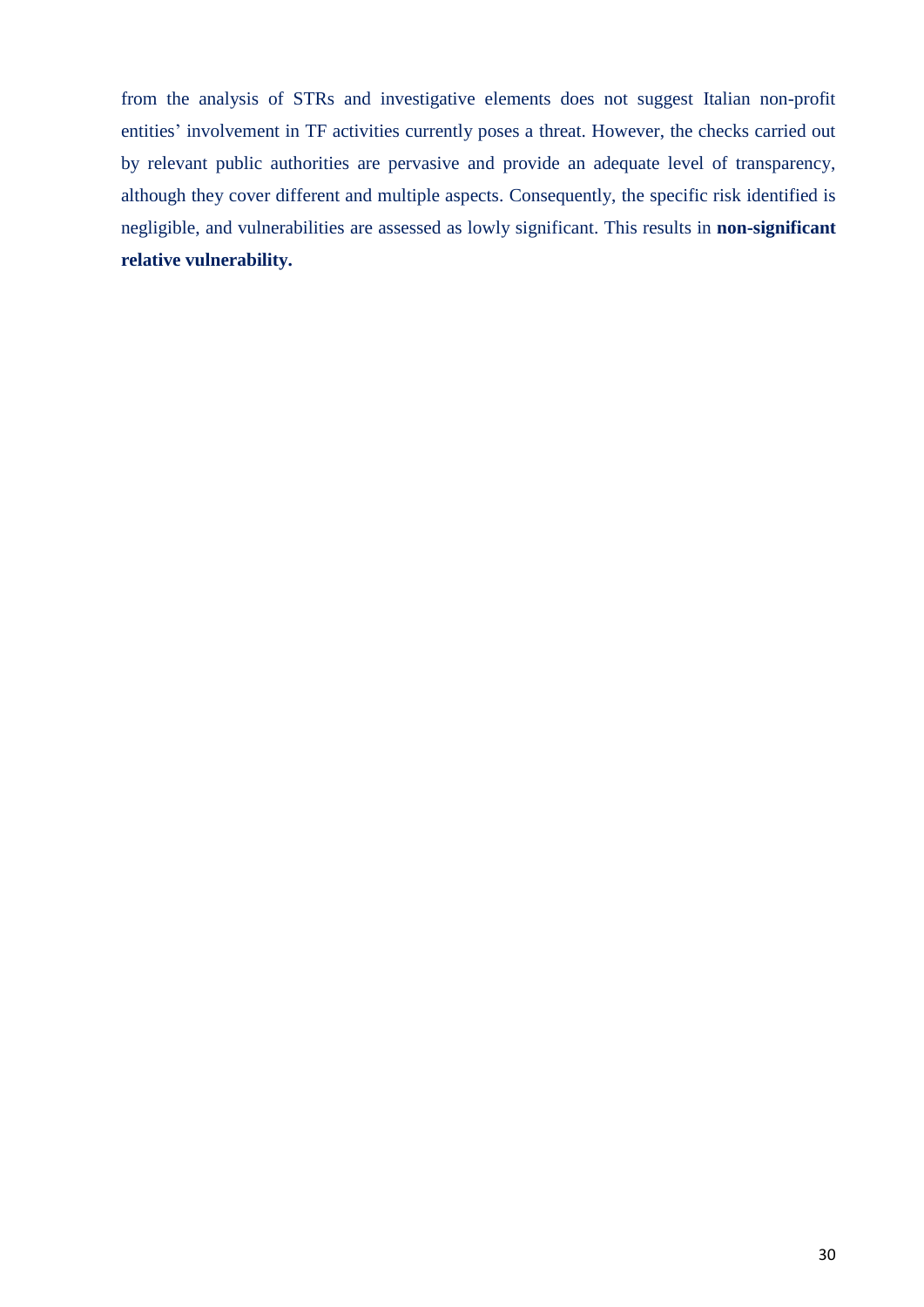## **4. CONCLUSIONS AND ACTION LINES**

Within the analysis of threats, the assessment may be translated into a single synthetic opinion on ML and TF related risks, which are assessed as **very significant** and **rather significant**, respectively. As far as the analysis of vulnerabilities is concerned, it is not always easy to summarise the system's overall vulnerability in a synthetic judgment; yet, simple mathematical formulas may be applied to favour aggregation.

## **4.1 Preventive safeguards implemented by obliged entities**

In relation to the relative vulnerability identified with respect to the specific risk profile of each operator, advisable interventions are characterised by different priority levels (Table 7).

|                                                                 | <b>Analysis</b> | <b>Dialogue and</b><br><b>Training</b> | <b>Operational</b><br>and regulatory<br><b>interventions</b> | <b>Supervision/Control</b><br>enhancement |
|-----------------------------------------------------------------|-----------------|----------------------------------------|--------------------------------------------------------------|-------------------------------------------|
|                                                                 |                 | <b>FINANCIAL INTERMEDIARIES</b>        |                                                              |                                           |
| <b>Banks &amp; Bancoposta</b>                                   |                 |                                        |                                                              |                                           |
| <b>EMIs and PIs (incl.</b><br>distribution networks)            |                 |                                        |                                                              |                                           |
| <b>Financial entities as per</b><br><b>Articles 106-107 TUB</b> |                 |                                        |                                                              |                                           |
| <b>SIMs &amp; SGRs</b>                                          |                 |                                        |                                                              |                                           |
| Cassa Depositi e Prestiti<br>and others                         |                 |                                        |                                                              |                                           |
| <b>Insurance companies</b>                                      |                 |                                        |                                                              |                                           |
| <b>Insurance brokers</b>                                        |                 |                                        |                                                              |                                           |
| <b>Trust companies</b>                                          |                 |                                        |                                                              |                                           |
| <b>Agents</b> , brokers and<br>money-changers                   |                 |                                        |                                                              |                                           |
|                                                                 |                 | <b>PROFESSIONALS</b>                   |                                                              |                                           |
| <b>Notaries</b>                                                 |                 |                                        |                                                              |                                           |
| <b>Lawyers</b>                                                  |                 |                                        |                                                              |                                           |
| <b>Chartered accountants</b><br>and accounting experts          |                 |                                        |                                                              |                                           |
| <b>Legal auditors of PIEs</b>                                   |                 |                                        |                                                              |                                           |
| (So-called "ordinary"<br><b>Auditors</b>                        |                 |                                        |                                                              |                                           |
| <b>Labour consultants</b>                                       |                 |                                        |                                                              |                                           |
| <b>NON-FINANCIAL OPERATORS</b>                                  |                 |                                        |                                                              |                                           |

*Table 7 – Interventions' priority levels, broken down by examined categories*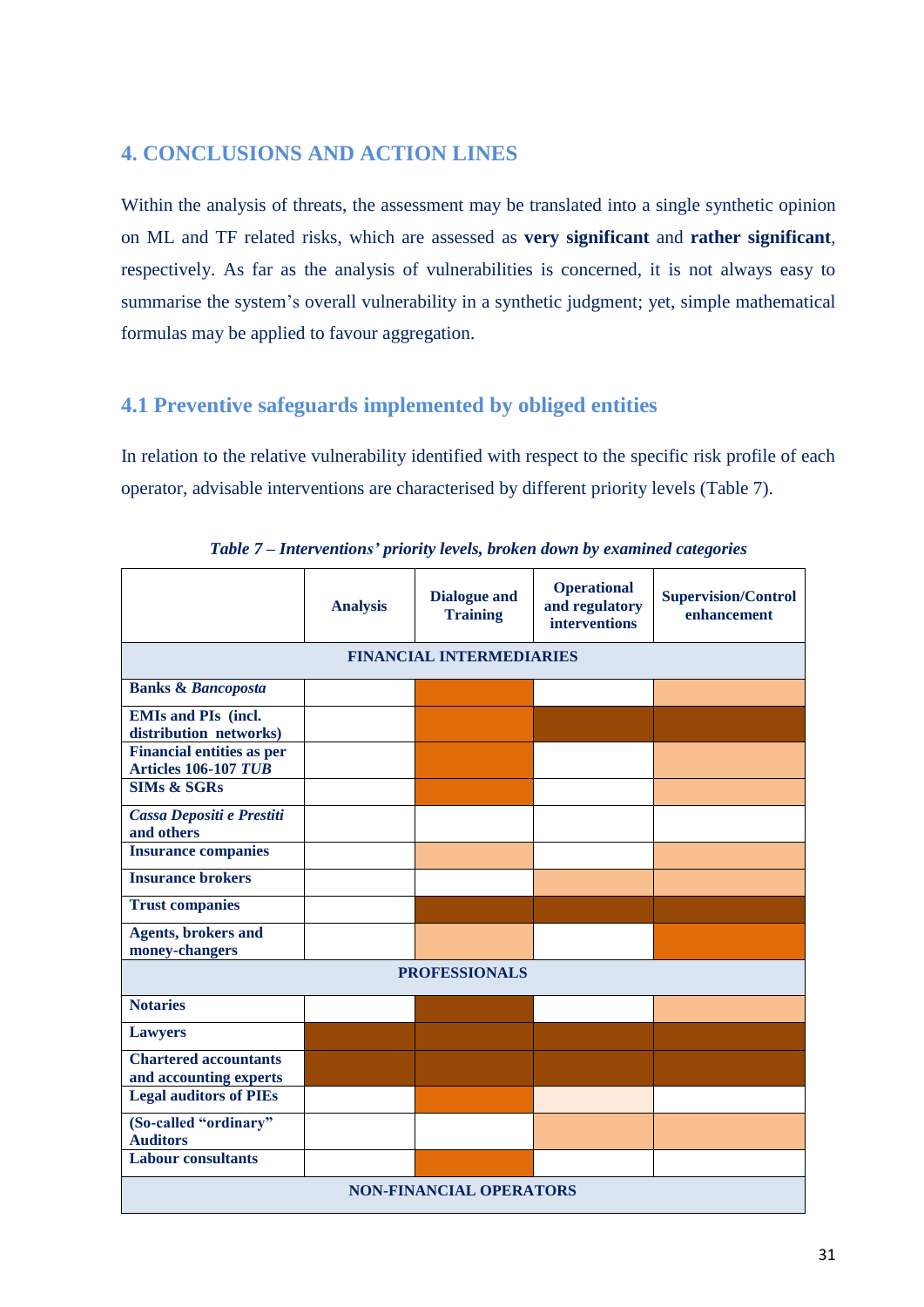| <b>Gaming and betting</b><br>operators               |  |  |
|------------------------------------------------------|--|--|
| "Compro-oro"                                         |  |  |
| (Cash-for-gold shops)<br><b>Real estate agencies</b> |  |  |
|                                                      |  |  |

*Legend – Priority levels* Low Priority Low-Medium Priority Medium-High Priority High Priority

#### **Financial Intermediaries**

As for financial intermediaries, the supervisory and preventive system in place is sufficiently sound to cope with a remarkable volume of customers and operations both in terms of wideranging scope and territorial coverage. Internal controls required by law and supervision by Bank of Italy and CONSOB integrates the work accomplished by the FIU and relevant *GdF* units/departments that, within their institutional activity, detect and notify the administrative violations identified.

In future perspective, *it is necessary to preserve current control and enforcement instruments and dedicated human resources,* as most cash flows pass through financial intermediaries. It is furthermore necessary, in cooperation with relevant sector associations (e.g. *ABI*), to keep developing appropriate and pervasive training interventions and actions aimed at clarification of recent regulatory provisions, as well as continue to update and expand the use of anomaly indicators provided by Italy's FIU as a result of analysis and study of concrete typologies.

For entities such as EMIs and *SGRs*, the existing safeguards should be maintained while paying special attention to riskiest operations, which require *ad-hoc* controls.

With regard to EMIs and PIs, the risk inherently associated to remittance activities (money transfers) should be pondered as per type of customer and operations (cash) and the need for financial inclusion of disadvantaged people, who risk being targeted by clandestine networks. The entry into force of the Fourth Directive will harmonise the EU framework in order to prevent softer controls and procedures implemented in other EU Countries from resulting in unequal treatment likely to distort competition and attract activities towards less safeguarded systems.

Trust companies are by nature exposed to high risks of opacity, already acknowledged by the preventive system, which shall continue to strongly oversee such category.

Agents, brokers and money changers, although subject to a regulated access system, shall be *subjected to more pervasive safeguards*.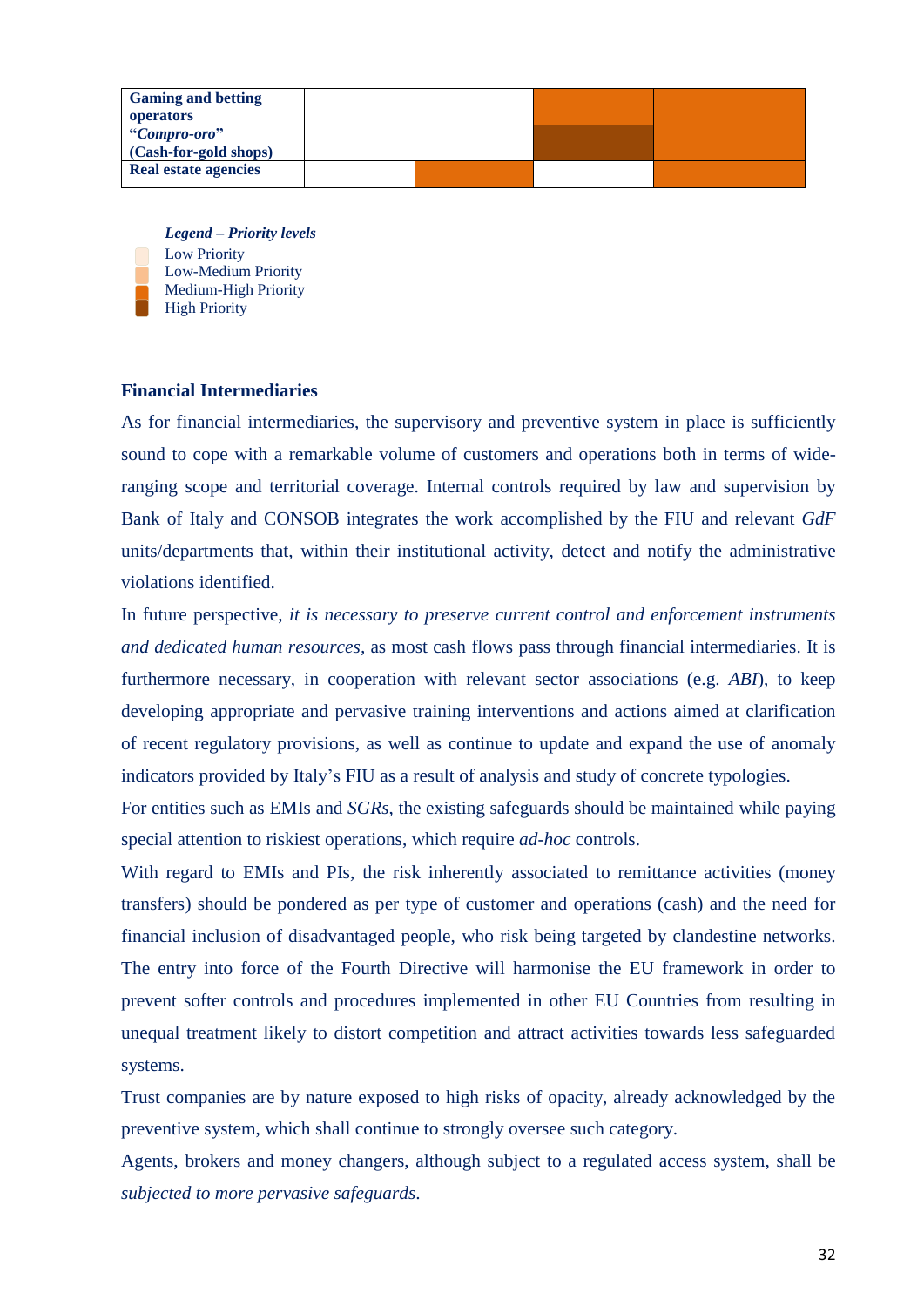The insurance sector, eventually, is assessed as rather safeguarded. As far as insurance intermediaries are concerned, additional effort should be ensured notably in a risk-based approach perspective. In this regard, the draft-law currently under discussion would, whereby approved, leave insurance agents and brokers uncovered by relevant authority supervision, thus creating a legal vacuum. In this regard, the FATF Recommendations establish that also such persons are obliged<sup>22</sup> to implement AML/CFT legislation.

#### **Non-Financial Operators**

For non-financial operators, subject to potential and concrete infiltration by organised crime, further harmonisation of supervisory interventions should be pursued.

It is furthermore important to underline the strategic need for active collaboration within this sector. Reports from entities other than financial intermediaries can provide several suggestions in terms of better understanding and knowledge of a category of obliged entities requiring strengthened supervision and greater understanding of the sector characteristics.

In light of cross-border activity risks, the EU framework should be further harmonised by means of the Fourth Directive with regard to gaming operators; conversely, supervisory safeguards should be enhanced in the areas affected by main vulnerabilities.

With regard to cash-for-gold shops (*"compro oro"*), eventually, regulatory interventions are required, and awareness of their role should be raised within the market also through *ad-hoc* guidelines.

#### **Professionals**

**.** 

Relevant authorities deem professionals do not have adequate awareness of the active role they are called for to play within AML and CFT safeguards. Dialogue with professionals is therefore required; furthermore CDD is of strategic importance and should be enhanced. Regular dialogue with such professional groups should be aimed at:

- In-depth analysis of relevant operation areas to better target their interventions;
- Developing CDD guidelines;
- Identifying *ad-hoc* mechanisms to ensure reporting confidentiality;
- Raising overall awareness of the reference role played by professional associations.

Furthermore, inspection activities should be intensified. With regard to labour consultants, the sector has not been subject to inspections for verification of AML legislation application and,

**<sup>22</sup>** The definition of "financial intermediaries" in the FATF Glossary also encompasses *insurance agents* and *brokers*.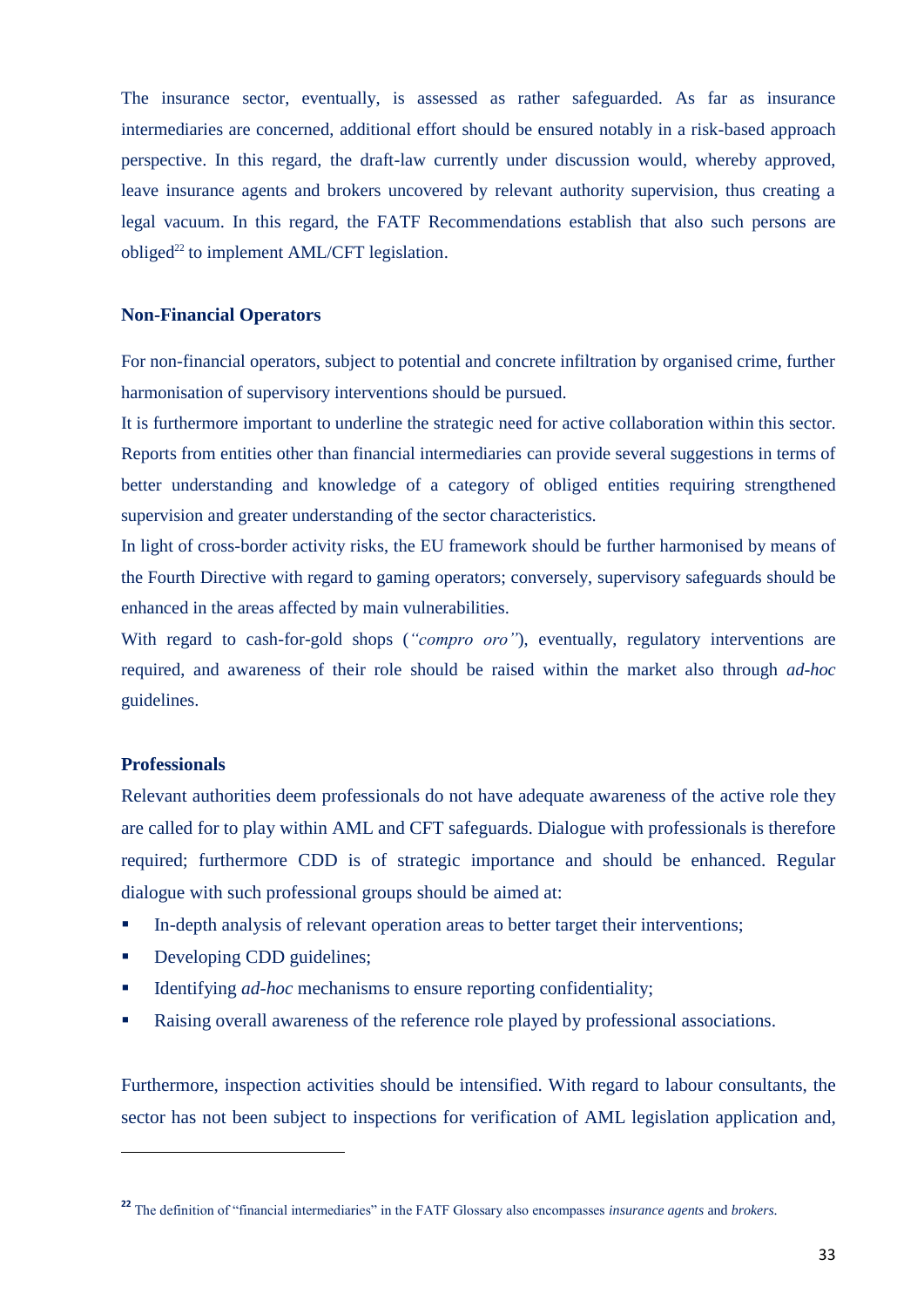although the related specific risk is negligible, a proper control system should be ensured by relevant supervisory authorities.

With regard to statutory auditors, notably those supervised by Italy's Ministry of Economy and Finance, their monitoring activities should be integrated with typical AML obligations ascribed to professionals. Regarding EIP auditors, in the face of adequate supervisory safeguards and a comprehensive regulatory framework, dialogue and *ad-hoc* training should be ensured in light of possible access to the category by individuals subject to different regulation, whereby they acquire EIP assignments.

#### **Legal persons and trusts**

In relation to the level of vulnerability identified with respect to the specific risk profile, interventions are distinguished as per different levels of priority (see Table 8).

|                          | <b>Analysis</b> | Dialogue and<br><b>Training</b> | <b>Operational/Regulatory</b><br>interventions | <b>Supervision/Control</b><br>enhancement |
|--------------------------|-----------------|---------------------------------|------------------------------------------------|-------------------------------------------|
| <b>Legal<br/>Persons</b> |                 |                                 |                                                |                                           |
|                          |                 |                                 |                                                |                                           |
| <b>Trusts</b>            |                 |                                 |                                                |                                           |
|                          |                 |                                 |                                                |                                           |

*Table 8 – Priority of interventions for legal persons and trusts*

#### *Legend – Priority levels*



As to vulnerabilities identified in the category of legal persons and trusts, it is necessary to:

- Systematically identify the final beneficiary(ies) of businesses, and ensure necessary EU and international collaboration, so as to enable authorities to have timely access to such information. This objective is intimately tied to a desirable Community intervention, notably in order to harmonise and interconnect the Registers of Businesses of EU Member States:
- Ensure application of strict CDD safeguards by obliged entities (professionals), whereby they provide services to businesses.

Such considerations apply to both categories examined, with greater emphasis on trusts, more and more frequently used for illegal purposes, in particular tax offences, money laundering and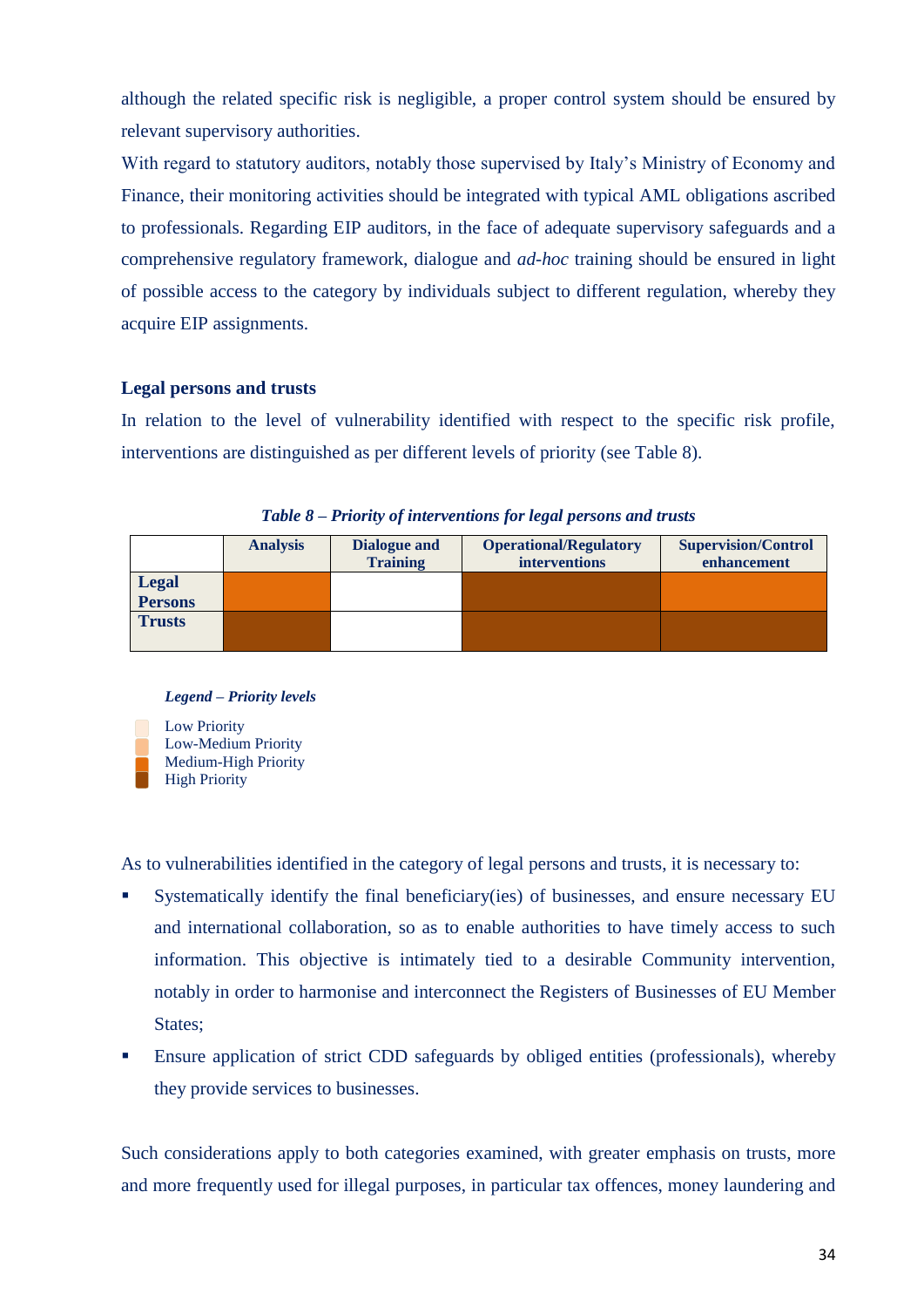bankruptcy. In this regard, mitigating transparency-related vulnerabilities essentially implies retrieving information both on professionals who played a role in the establishment and/or management of domestic/foreign trusts, and on trustee(s) with residence, registered office or administrative centre(s) of activity in Italy and abroad. Correct CDD implementation is of key importance, as it allows collecting cross-cutting information on trusts established both in Italy and abroad. The entry into force of the Fourth Directive shall provide access to information on trusts at national level. Italy's national legislation shall then be consistently adapted and provide for a mechanism to ensure such access.

#### **4.2 Investigative safeguards**

#### **International cooperation**

Aiming to strategic integration of international information channels, strengthening internal collaboration procedures is recommended, for instance via an *ad-hoc* protocol aimed at defining procedures for exchange of information between Italy's *GdF*, *DIA* and *FIU*. At legal/judiciary level, Italy can provide wide cooperation and assistance to applicant Countries within the fight against international crime.

#### **4.3 Repressive safeguards**

A relevant statistical data and information system on legal/judiciary activities should be ensured, as *ad-hoc* statistical systems may enable better understanding of the national system's repressive capacity which, in the absence of adequate and updated relevant information, is likely to be distorted or underestimated.

Self-laundering criminalisation – The lack of "self-laundering" criminalisation seriously compromises the ability to punish perpetrators also in terms of ensuing effects on provisions and international cooperation*.* The process is affected by most significant vulnerabilities. However, over the years, the development of other mechanisms – e.g. preventive measures or application of confiscation per equivalent to a wider range of offences – in a context characterised by massive criminal conducts connected to organised crime and tax evasion has enhanced the effectiveness of the investigative phase, including seizure and confiscation activities.

Transposition of EU legislation on Joint Investigation Teams (JITs) – The transposition of EU legislation on Joint Investigation Teams will play a fundamental role: given the transnational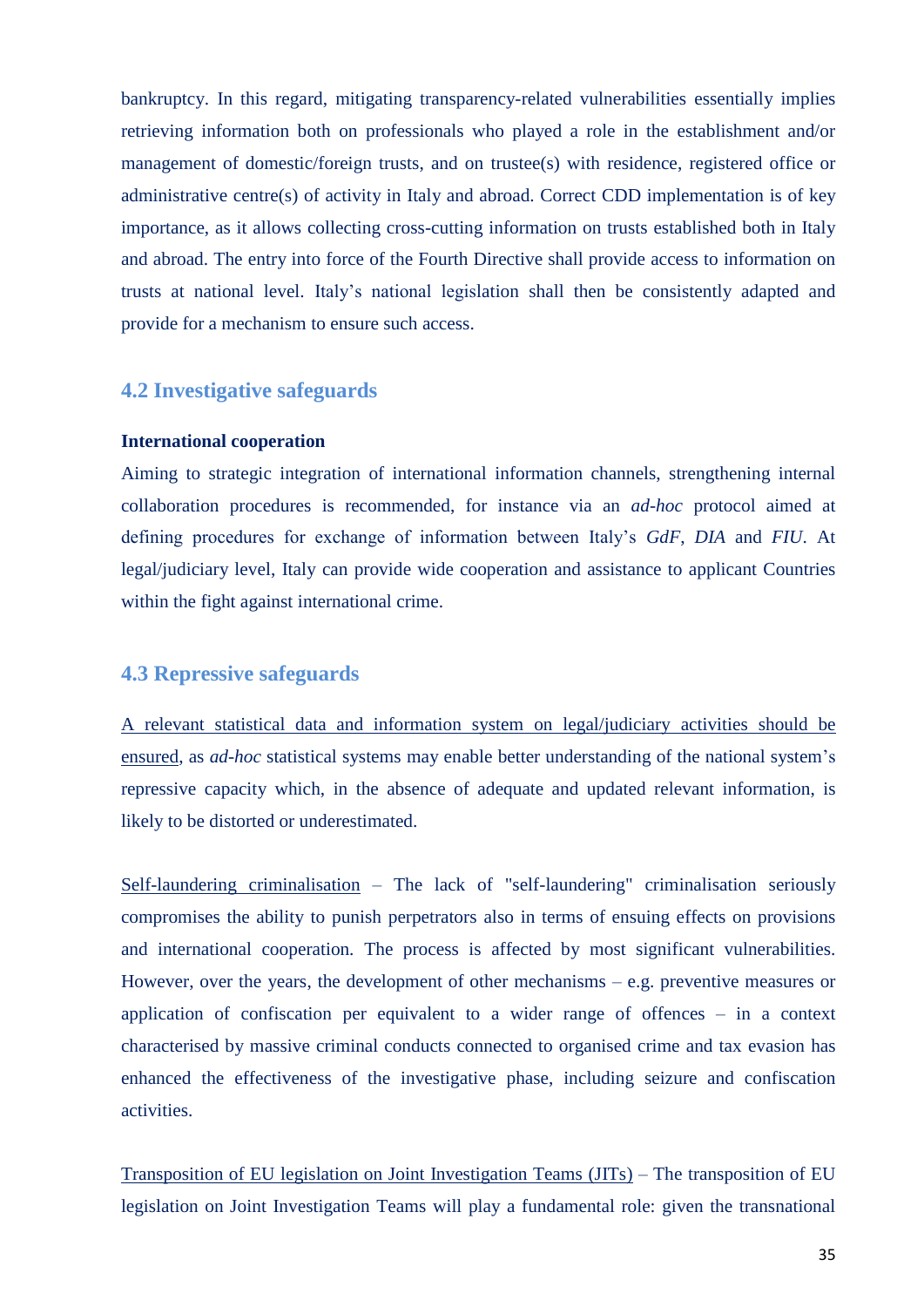nature of several crimes, the opportunity to strengthen cooperation between investigative forces and, as such, the acquisition of evidence within the process is relevant.

#### *Table 9 – Safeguards: action lines*

|                                            | <b>Analysis</b> | <b>Operational</b><br><b>actions</b> | <b>Supervision</b> /<br><b>Control measures</b> | <b>Regulatory</b><br>actions |  |  |  |
|--------------------------------------------|-----------------|--------------------------------------|-------------------------------------------------|------------------------------|--|--|--|
| <b>Investigative safeguards</b>            |                 |                                      |                                                 |                              |  |  |  |
| <b>In-depth analysis of STRs</b>           |                 |                                      |                                                 |                              |  |  |  |
| <b>Investigative activity:</b>             |                 |                                      |                                                 |                              |  |  |  |
| <b>AML</b>                                 |                 |                                      |                                                 |                              |  |  |  |
| <b>CFT</b>                                 |                 |                                      |                                                 |                              |  |  |  |
| <b>Repressive safeguards</b>               |                 |                                      |                                                 |                              |  |  |  |
| Capacity to sanction the authors of crimes |                 |                                      |                                                 |                              |  |  |  |
| <b>AML</b>                                 |                 |                                      |                                                 |                              |  |  |  |
| <b>CFT</b>                                 |                 |                                      |                                                 |                              |  |  |  |
| <b>Seizure and confiscation</b>            |                 |                                      |                                                 |                              |  |  |  |

#### *Legend – Priority levels*



## **4.4** *Ad-hoc* **CFT measures in place – Listing, de-listing and freezing**

With regard to identified vulnerabilities, it is required to:

- Define operational guidelines and procedures that, whereby deemed necessary, enable promptly complying with UN listings on a national basis.
- **Promote the initiatives necessary within the EU on the review of Regulation (EC) N.** 881/2002 for *freezing* to include the funds and resources owned/controlled in part by designated subjects and the funds and resources of persons/entities acting on behalf or under the direction of designated subjects.
- Encourage activities related to suspicious transaction reporting by most deficient professional groups, also via *ad-hoc* training activities.